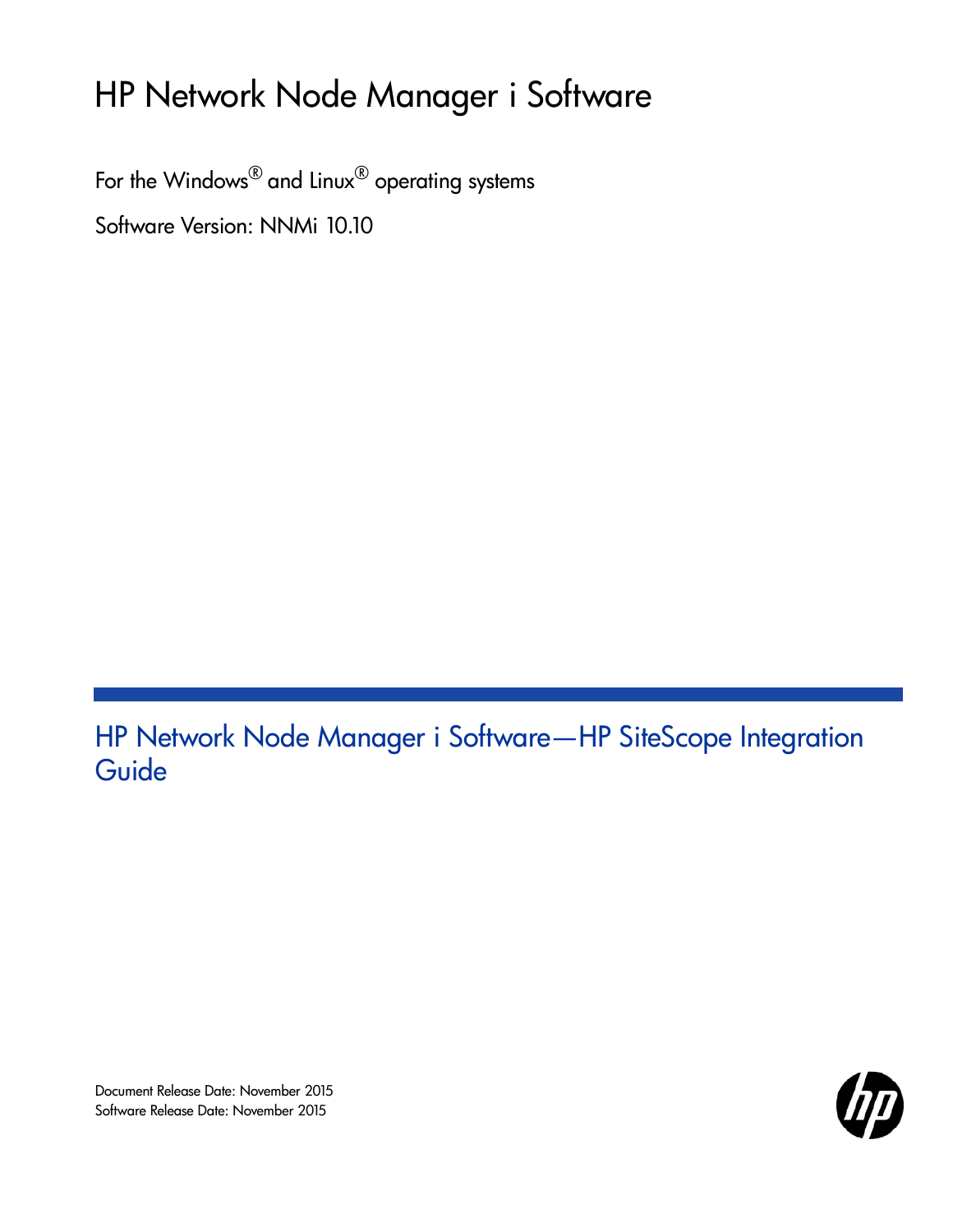### Legal Notices

### **Warranty**

The only warranties for HP products and services are set forth in the express warranty statements accompanying such products and services. Nothing herein should be construed as constituting an additional warranty. HP shall not be liable for technical or editorial errors or omissions contained herein.

The information contained herein is subject to change without notice.

### Restricted Rights Legend

Confidential computer software. Valid license from HP required for possession, use or copying. Consistent with FAR 12.211 and 12.212, Commercial Computer Software, Computer Software Documentation, and Technical Data for Commercial Items are licensed to the U.S. Government under vendor's standard commercial license.

### Copyright Notice

© Copyright 2008–2015 Hewlett-Packard Development Company, L.P.

#### Trademark Notices

Adobe® is a trademark of Adobe Systems Incorporated.

Apple is a trademark of Apple Computer, Inc., registered in the U.S. and other countries.

AMD is a trademark of Advanced Micro Devices, Inc.

Google™ is a registered trademark of Google Inc.

Intel®, Intel® Itanium®, Intel® Xeon®, and Itanium® are trademarks of Intel Corporation in the U.S. and other countries.

Linux® is the registered trademark of Linus Torvalds in the U.S. and other countries.

Internet Explorer, Lync, Microsoft, Windows, and Windows Server are either registered trademarks or trademarks of Microsoft Corporation in the United States and/or other countries.

Oracle and Java are registered trademarks of Oracle and/or its affiliates.

Red Hat® Enterprise Linux Certified is a registered trademark of Red Hat, Inc. in the United States and other countries.

sFlow is a registered trademark of InMon Corp.

UNIX® is a registered trademark of The Open Group.

#### Oracle Technology — Notice of Restricted Rights

Programs delivered subject to the DOD FAR Supplement are 'commercial computer software' and use, duplication, and disclosure of the programs, including documentation, shall be subject to the licensing restrictions set forth in the applicable Oracle license agreement. Otherwise, programs delivered subject to the Federal Acquisition Regulations are 'restricted computer software' and use, duplication, and disclosure of the programs, including documentation, shall be subject to the restrictions in FAR 52.227-19, Commercial Computer Software-Restricted Rights (June 1987). Oracle America, Inc., 500 Oracle Parkway, Redwood City, CA 94065.

For the full Oracle license text, see the license-agreements directory on the NNMi product DVD.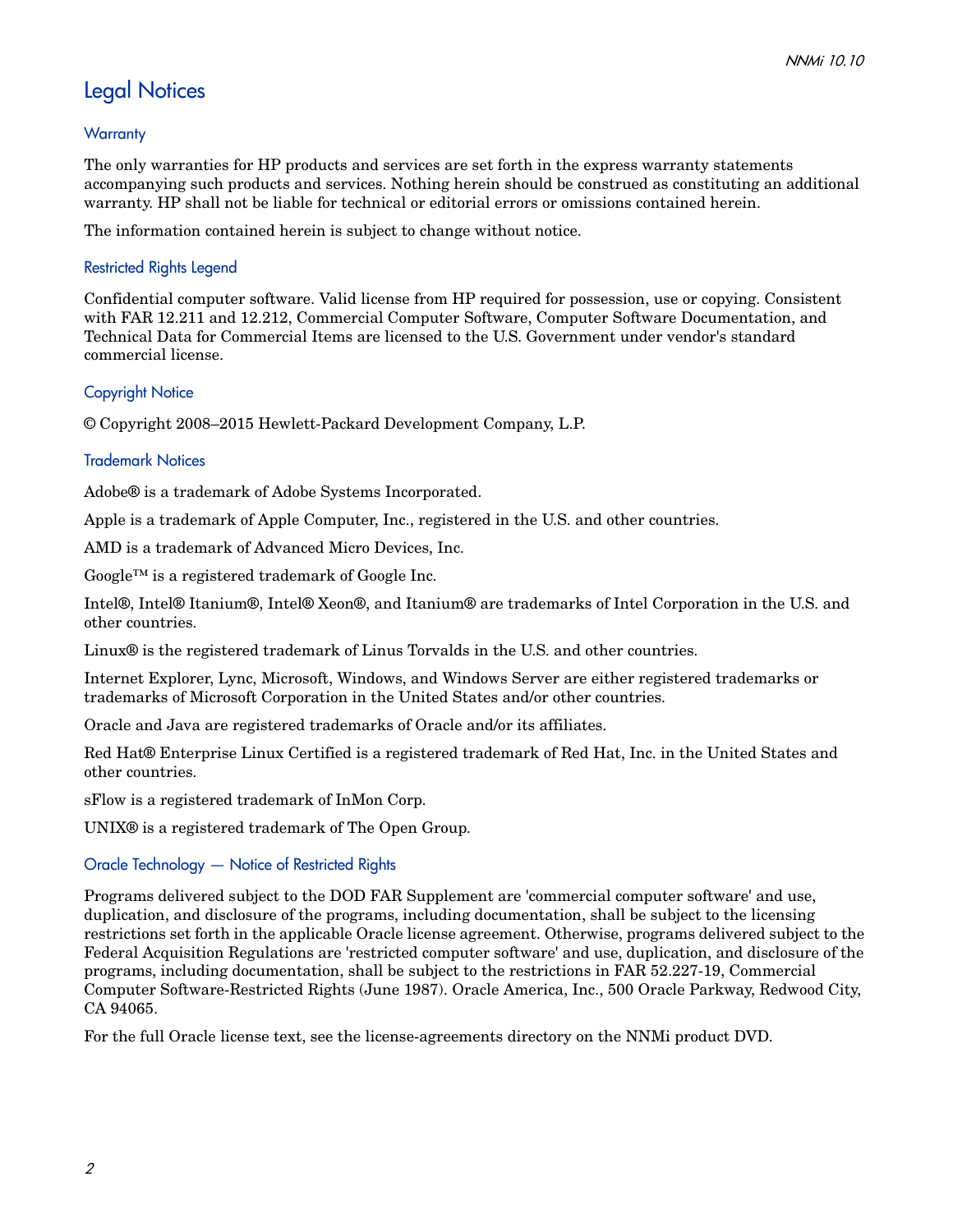#### November 2015

### **Acknowledgements**

This product includes software developed by the Apache Software Foundation.(http://www.apache.org). This product includes software developed by the Visigoth Software Society (http://www.visigoths.org/).

### Available Product Documentation

For a complete list of the documentation that is available for NNMi, see the *HP Network Node Manager i Software Documentation List*. This document is available on the HP manuals web site. Use this file to track additions to and revisions within the NNMi documentation set for this version of NNMi. Click a link to access a document on the HP manuals web site.

Also available on the HP manuals web site are .zip files of the complete documentation set for NNMi, NNMi Premium, and NNMi Ultimate. Access these documentation packages from the *HP Network Node Manager i Software Documentation List* or directly from the HP manuals web site.

To check for recent updates or to verify that you are using the most recent edition of a document, go to:

#### **https://softwaresupport.hp.com**

This site requires that you register for an HP Passport and sign in. To register for an HP Passport ID, go to:

#### **https://hpp12.passport.hp.com/hppcf/createuser.do**

Or click the **Register** link at the top of the HP Software Support page.

You will also receive updated or new editions if you subscribe to the appropriate product support service. Contact your HP sales representative for details.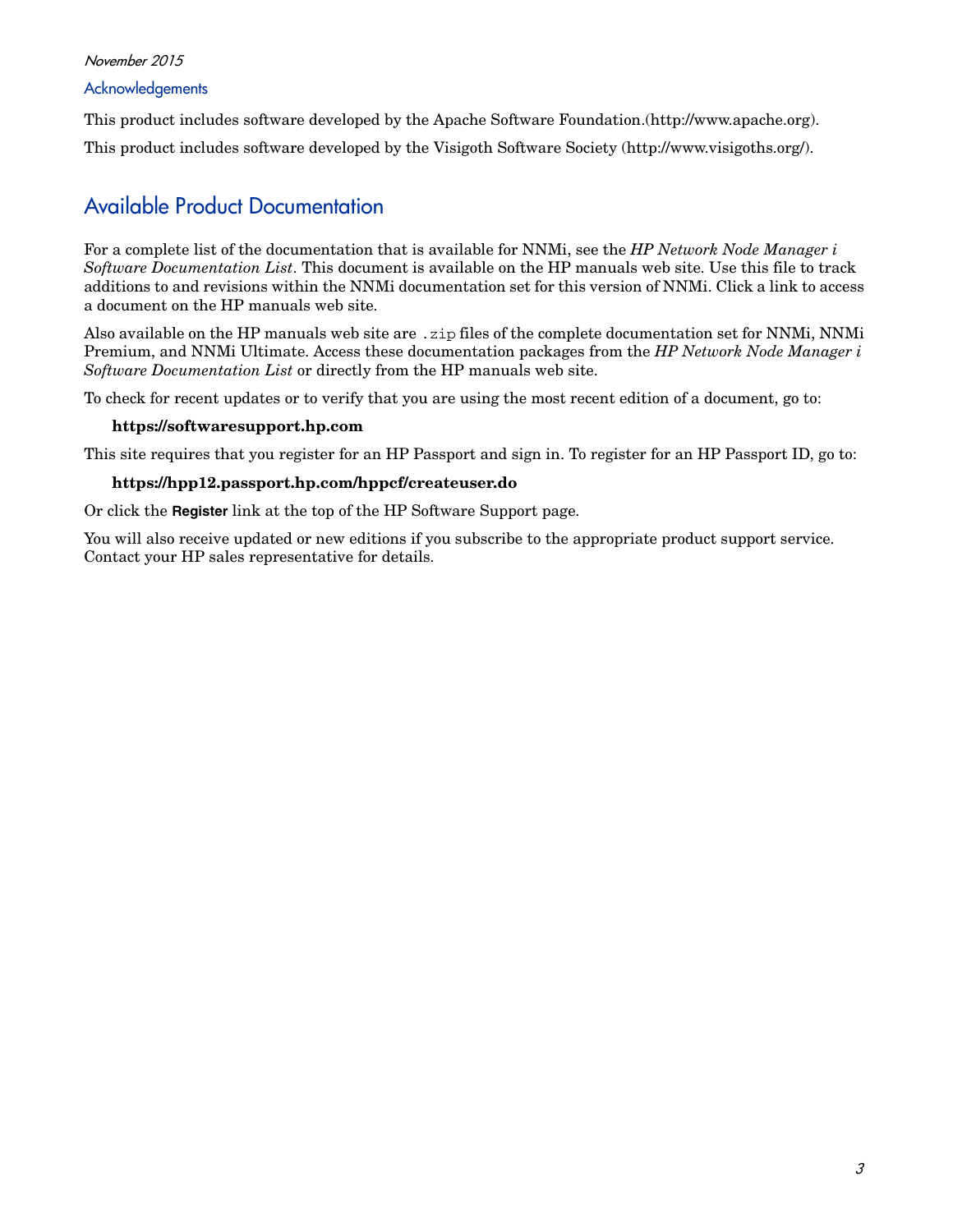### Support

Visit the HP Software Support Online web site at:

### **https://softwaresupport.hp.com**

This web site provides contact information and details about the products, services, and support that HP Software offers.

HP Software online support provides customer self-solve capabilities. It provides a fast and efficient way to access interactive technical support tools needed to manage your business. As a valued support customer, you can benefit by using the support web site to:

- Search for knowledge documents of interest
- Submit and track support cases and enhancement requests
- Download software patches and associated patch documentation
- Manage support contracts
- Look up HP support contacts
- Review information about available services
- Enter into discussions with other software customers
- Research and register for software training

Most of the support areas require that you register as an HP Passport user and sign in. Many also require a support contract. To register for an HP Passport user ID, go to:

### **https://hpp12.passport.hp.com/hppcf/createuser.do**

To find more information about access levels, go to:

#### **https://softwaresupport.hp.com/web/softwaresupport/access-levels**

**HP Software Solutions Now** accesses the HPSW Solution and Integration Portal Web site. This site enables you to explore HP Product Solutions to meet your business needs, includes a full list of Integrations between HP Products, as well as a listing of ITIL Processes. The URL for this web site is:

#### **http://h20230.www2.hp.com/sc/solutions/index.jsp**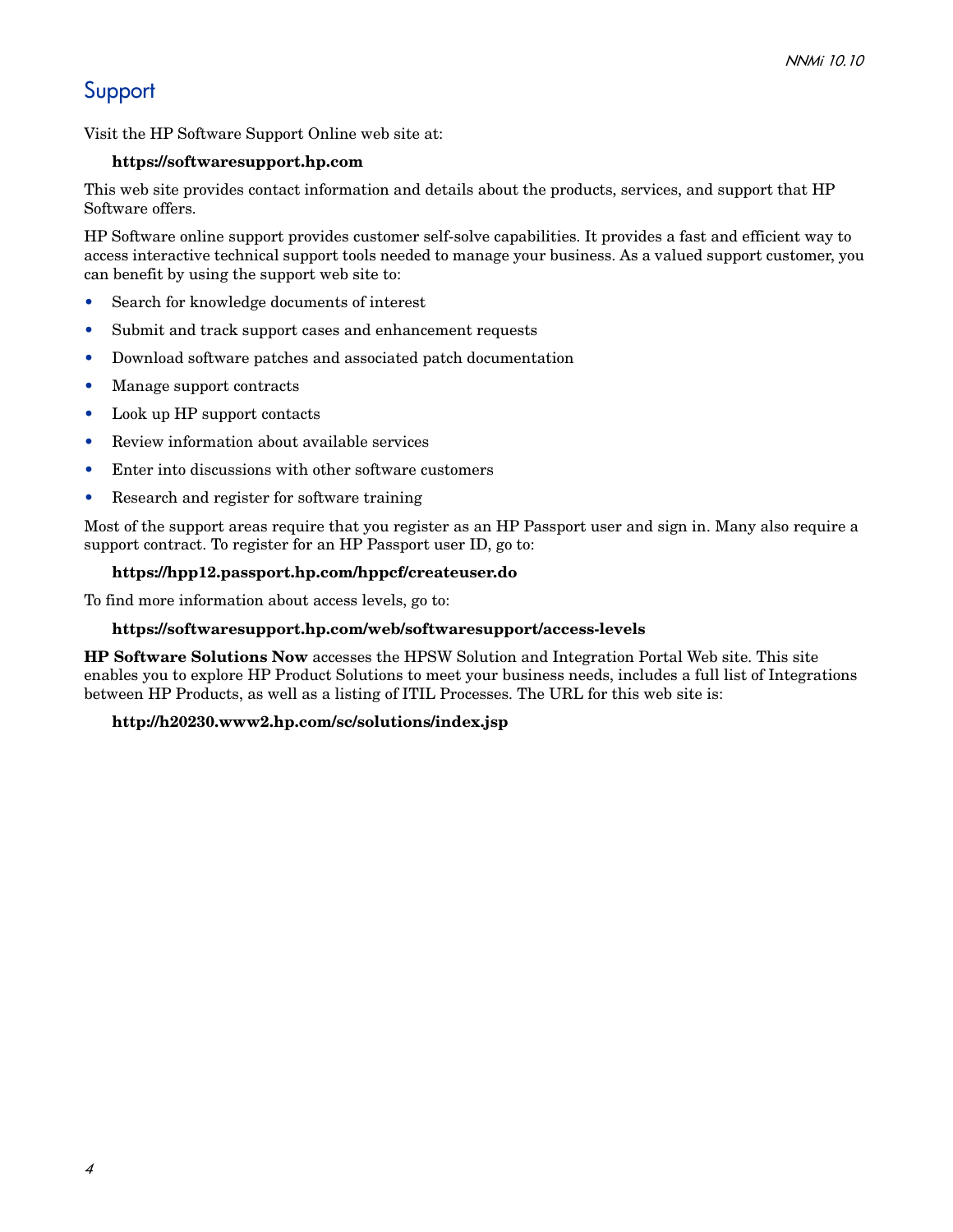# **Contents**

| HP SiteScope Does Not Open Correctly from the URL in a SiteScope Incident  14    |  |
|----------------------------------------------------------------------------------|--|
|                                                                                  |  |
|                                                                                  |  |
|                                                                                  |  |
|                                                                                  |  |
|                                                                                  |  |
|                                                                                  |  |
|                                                                                  |  |
|                                                                                  |  |
|                                                                                  |  |
|                                                                                  |  |
|                                                                                  |  |
|                                                                                  |  |
|                                                                                  |  |
|                                                                                  |  |
|                                                                                  |  |
|                                                                                  |  |
|                                                                                  |  |
|                                                                                  |  |
| HP NNMi-HP SiteScope System Metrics Integration Configuration Form Reference  27 |  |
|                                                                                  |  |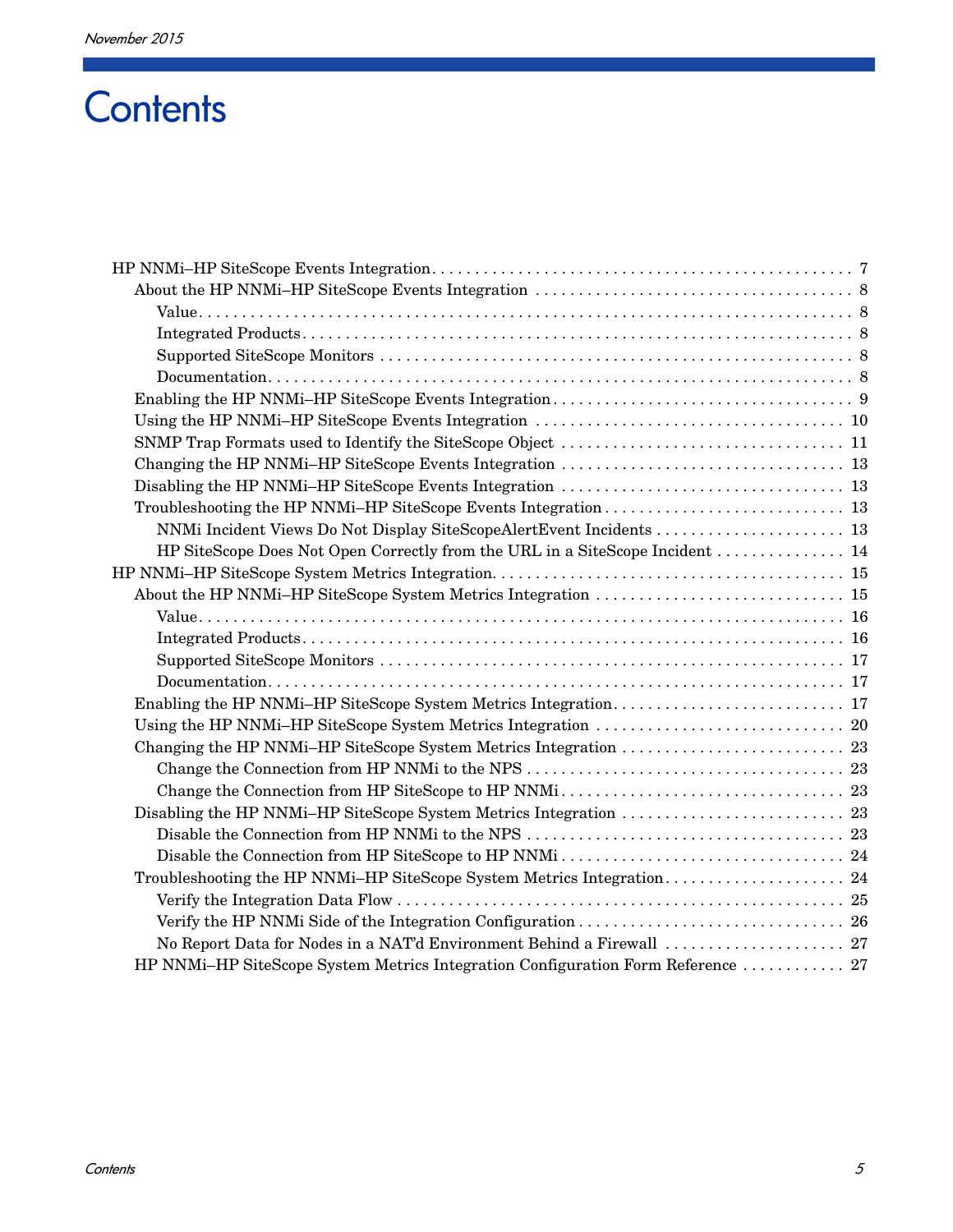NNMi 10.10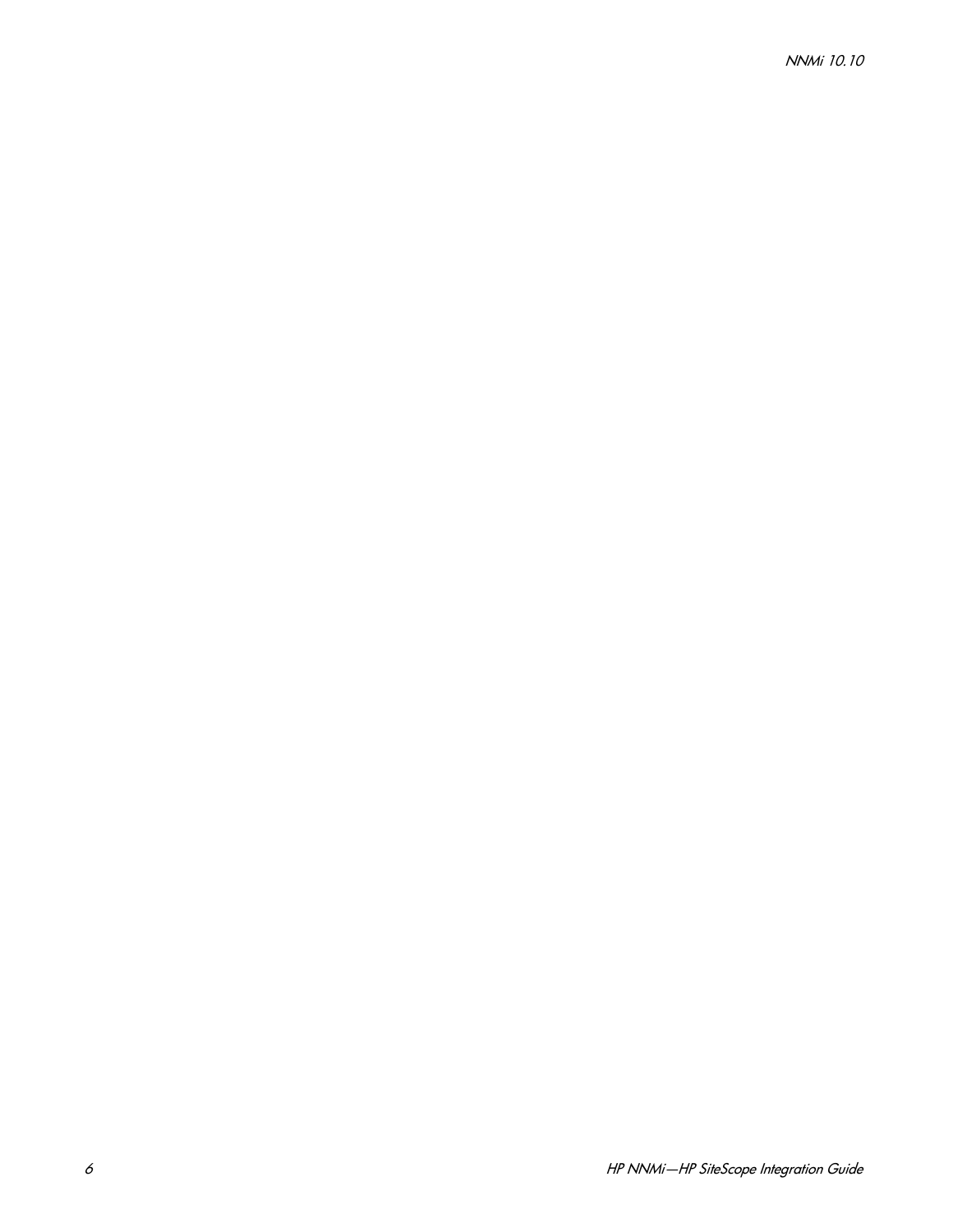## HP SiteScope

You can use HP SiteScope as a data collector for HP Network Node Manager i Software (HP NNMi), which is an event console used for network monitoring. HP SiteScope monitors the application side of the systems that HP NNMi is monitoring, and uses SNMP Traps to forward event data from HP SiteScope to HP NNMi. HP SiteScope can also report metrics data to HP NNMi.

For information about purchasing HP SiteScope, contact your HP sales representative.

This chapter describes the following integrations:

- HP NNMi–HP [SiteScope Events Integration on page](#page-6-0) 7
- HP NNMi–HP [SiteScope System Metrics Integration on page](#page-14-0) 15

For information about the NNM iSPI for IP Telephony–HP SiteScope integration, see *Configuring Integration with SiteScope* the NNM iSPI for IP Telephony help.

## <span id="page-6-0"></span>HP NNMi–HP SiteScope Events Integration

This section contains the following topics:

- • [About the HP NNMi–HP SiteScope Events Integration on page 8](#page-7-0)
- • [Enabling the HP NNMi–HP SiteScope Events Integration on page 9](#page-8-0)
- • [Using the HP NNMi–HP SiteScope Events Integration on page 10](#page-9-0)
- • [SNMP Trap Formats used to Identify the SiteScope Object on page 11](#page-10-0)
- • [Changing the HP NNMi–HP SiteScope Events Integration on page 13](#page-12-0)
- • [Disabling the HP NNMi–HP SiteScope Events Integration on page 13](#page-12-1)
- • [Troubleshooting the HP NNMi–HP SiteScope Events Integration on page 13](#page-12-2)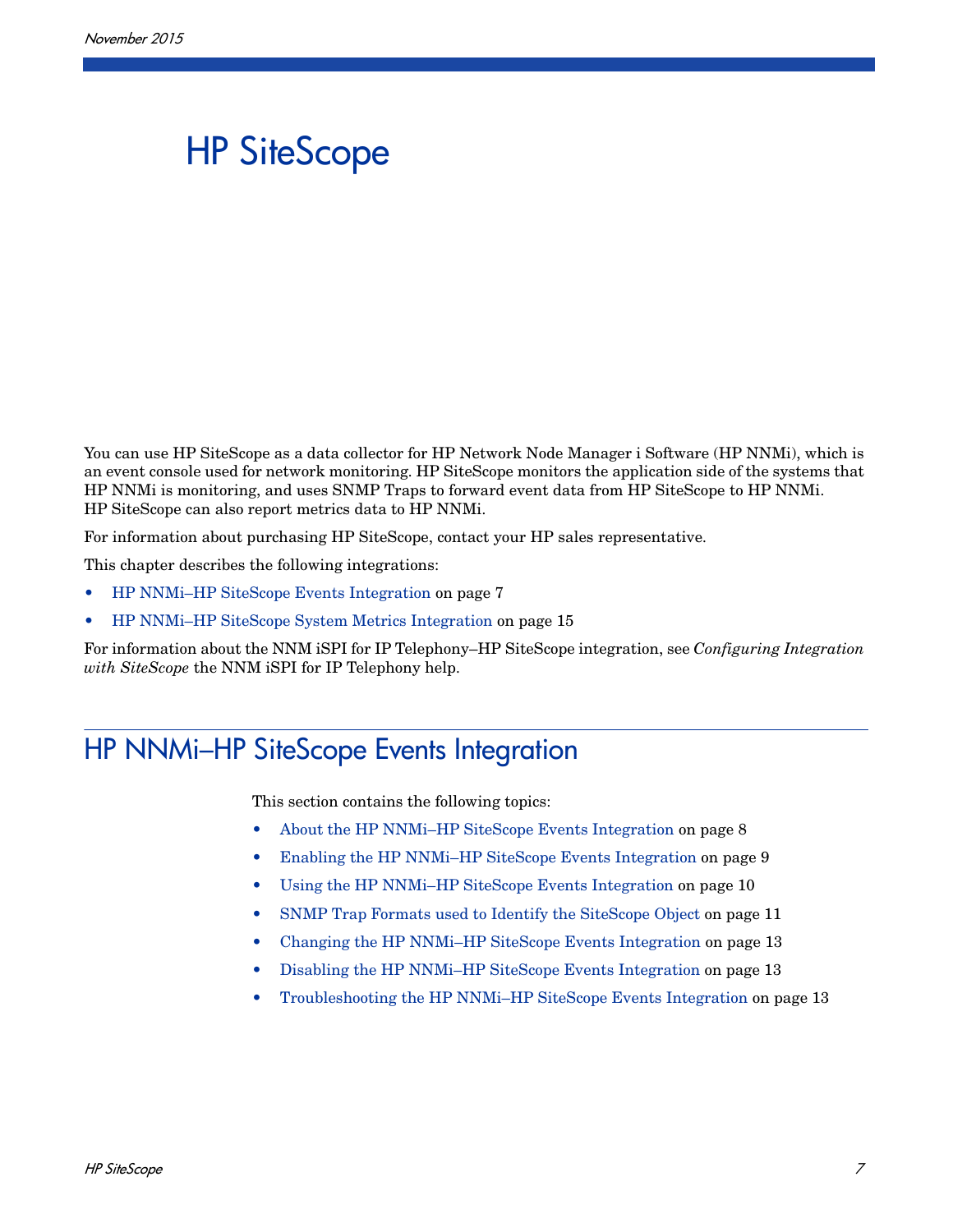### <span id="page-7-0"></span>About the HP NNMi–HP SiteScope Events Integration

With the HP NNMi–HP SiteScope Events integration, SiteScope servers send SNMP traps to the NNMi management server when the configured SiteScope monitor alert conditions are met. HP NNMi converts the monitor alert traps into NNMi incidents. From these incidents, an NNMi console user can launch HP SiteScope in the context of that monitor. For the list of SNMP trap formats used to identify the SiteScope object sending the message to the NNMi management server, see [Table 1 on page 11](#page-10-1).

#### <span id="page-7-1"></span>Value

By providing SiteScope incident configuration in HP NNMi, the HP NNMi– HP SiteScope Events integration simplifies the process of interpreting SNMP traps regarding status of devices and applications that SiteScope monitors.

These traps are generated only for alerts configured in HP SiteScope. The integration makes these traps visible in the NNMi console as incidents. HP NNMi automatically closes these alert incidents if HP SiteScope indicates that the alert condition no longer exists (becomes normal).

### <span id="page-7-2"></span>Integrated Products

The information in this section applies to the following products:

• HP SiteScope

For the list of supported versions, see the *NNMi System and Device Support Matrix* located at **http://h20230.www2.hp.com/selfsolve/manuals**.

• NNMi 10.10

HP NNMi and HP SiteScope can be installed on the same computer or on different computers.

For the most recent information about supported hardware platforms and operating systems, see the support matrices for both products.

#### <span id="page-7-3"></span>Supported SiteScope Monitors

The HP NNMi–HP SiteScope Event integration receives SNMP traps sent from the SiteScope server for any SiteScope monitor type, as configured in HP SiteScope. The SiteScope alert configuration must include the NNMi management server as the trap target.

The SiteScope trap configuration determines whether the SiteScope server or the managed host is set as the source object. If the source object is not managed in HP NNMi, the **Discard Unresolved SNMP Traps** check box setting on the **Incident Configuration** form determines how HP NNMi handles that trap. For more information, see *Handle Unresolved Incoming Traps* in the NNMi help.

#### <span id="page-7-4"></span>**Documentation**

This section describes how to configure and use the integration.

For more details about the procedures performed in SiteScope, see the *HP SiteScope Using SiteScope* guide, which is included on the HP SiteScope product media.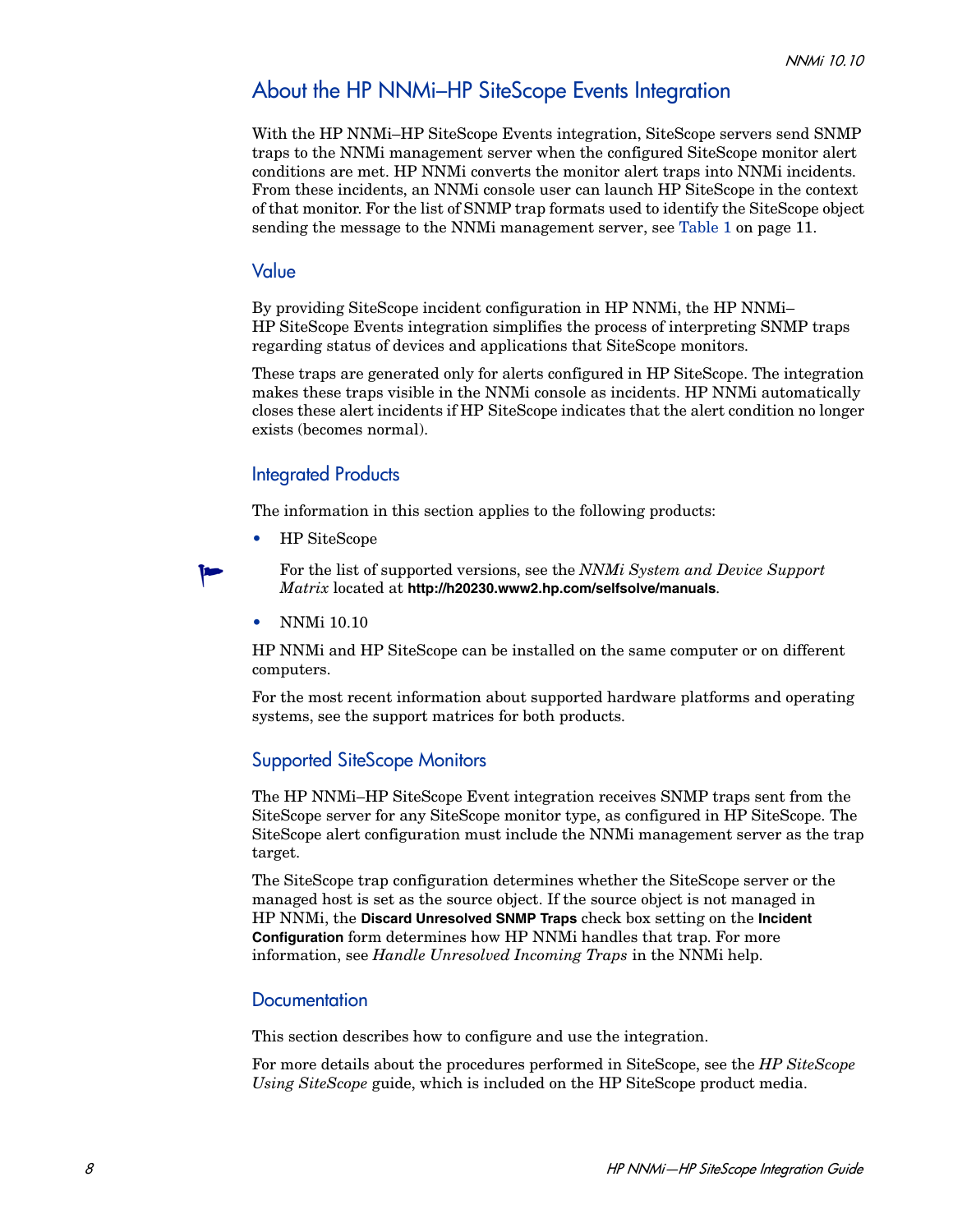### <span id="page-8-0"></span>Enabling the HP NNMi–HP SiteScope Events Integration

To enable the HP NNMi–HP SiteScope Events integration, configure one or more SiteScope monitors to send SNMP traps to HP NNMi. The high-levels steps are as follows:



The NNMi incident types are enabled by default.

- 1 In the SiteScope user interface, create an SNMP preference to send the SiteScope event trap to the NNMi management server. In SiteScope, select **Preferences** > **SNMP Preferences**; use the **SNMP Preferences** page to configure both send and receive SNMP trap preferences. Create a preference for the server to which you want to report the SNMP trap using the following settings:
	- a **SNMP trap ID**. Select **Enterprise-Specific SNMP trap ID**, and enter **1**.
	- b **SNMP object ID**. Select **Preconfigured SNMP object IDs** and choose **HP SiteScope Event** from the list; deselect **Add System OID as a prefix to SNMP Trap**.
	- c Make sure **Add System OID as a prefix to SNMP Trap** *is NOT checked*. The **Add System OID as a prefix to SNMP Trap** checkbox *should not be checked*.

Complete the other SNMP trap fields as required. For user interface details, see the *SNMP preferences* section in the *SiteScope Help.*

- <span id="page-8-1"></span>2 In the SiteScope user interface, create an alert that sets the SNMP trap preference as the alert action target. In this alert, create an alert action for each possible monitor status. See [Figure 1 on page 10](#page-9-1) when completing these steps.
	- a In the SiteScope monitor tree, right-click the **SiteScope** root and select **New** > **Alert**.
	- b In the Alert Targets panel, select the groups, monitors, or both, to trigger this alert.
	- c In the Alert Actions panel, click **New Alert Action** and select **SNMP Trap** action type.
	- d In the **Alert Action: SNMP Trap** dialog box, configure an SNMP Trap alert action for each monitor status.
		- In the Action Type Settings panel, select **SiteScopeEvent.xml** from the **Template** list. This template contains the format and content of messages sent by SNMP to NNMi when a SNMP trap is triggered. You can copy and customize this template which is located in the *<SiteScope root directory>*\templates.snmp file.
		- In the Status Trigger panel, select an SNMP trap status.
		- Repeat [step](#page-8-1) c for each monitor status in the Status Trigger panel (Error, Warning, Good, and Unavailable).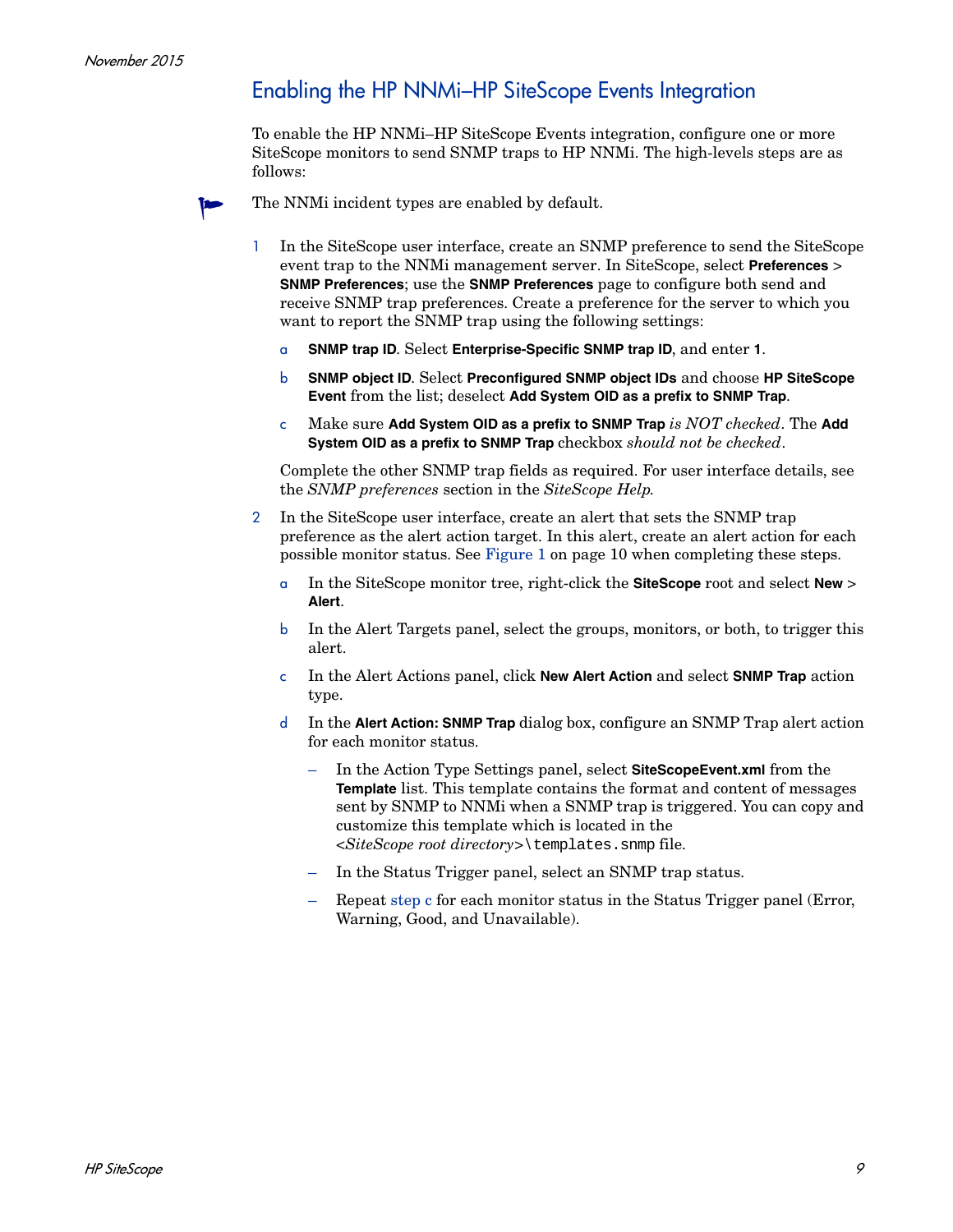| General Settings     |                                         |             |                     |                    |                 |
|----------------------|-----------------------------------------|-------------|---------------------|--------------------|-----------------|
|                      |                                         |             |                     |                    |                 |
| Name:                | NNMi integration Alert                  |             |                     |                    |                 |
| Alert description:   |                                         |             |                     |                    |                 |
|                      |                                         |             |                     |                    |                 |
|                      |                                         |             |                     |                    |                 |
|                      |                                         |             |                     |                    |                 |
|                      |                                         |             |                     |                    |                 |
|                      |                                         |             |                     |                    |                 |
| Alert Targets        |                                         |             |                     |                    |                 |
|                      |                                         |             |                     |                    |                 |
|                      |                                         |             |                     |                    |                 |
| <b>Alert Actions</b> |                                         |             |                     |                    |                 |
|                      |                                         |             |                     |                    |                 |
| Alert Actions *      |                                         |             |                     |                    |                 |
| $*$<br>- 96          | $\frac{1}{2}$<br>$\mathbb{R}_{+}$<br>日相 |             |                     |                    |                 |
| u                    | Name                                    | Category    | When                | Schedule           | Target          |
| 23                   | NNMi Integration - Error action         | Error       | Once, after 1 times | every day, all day | NNMi - vmamrnd1 |
| 罔                    | NNMi Integration - Good action          | Good        | Once, after 1 times | every day, all day | NNMi - vmamrnd1 |
| 23                   | NNMi Integration - Warnning a           | Warning     | Once, after 1 times | every day, all day | NNMi - vmamrnd1 |
| 23                   | NNMi Integration - n/a action           | Unavailable | Once after 1 times  | every day all day  | NNMi - vmamrnd1 |

<span id="page-9-1"></span>**Figure 1 Configuring an SNMP Trap Alert Action for Each Monitor Status**

3 When an alert is triggered in SiteScope as a result of a monitor status change, the alert reports an SNMP trap to the NNMi management server. NNMi reads the SNMP trap, translates the attributes, and displays the SiteScope event data in NNMi's **Incident Browsing** workspace.

### <span id="page-9-0"></span>Using the HP NNMi–HP SiteScope Events Integration

HP NNMi defines two incident types for the SiteScope monitor alert traps:

- SiteScopeAlertEvent1 converts SNMPv1-format traps to NNMi incidents.
- SiteScopeAlertEvent2 converts SNMPv2c-format traps to NNMi incidents.

The configuration of these incident types is identical. The SiteScope SNMP trap preference determines whether HP SiteScope sends SNMPv1- or SNMPv2c-format traps to HP NNMi.

Within the incident configuration, incident severity is set as follows:

- The default incident status is CRITICAL, which maps to SiteScope event severity of ERROR, NOTAVAILABLE, or NODATA.
- Incident enrichment sets the incident status to WARNING when the SiteScope event severity is WARNING.
- Incident enrichment sets the incident status to NORMAL when the SiteScope event severity is GOOD.

Each SiteScopeAlertEvent trap contains a URL for launching SiteScope in the context of that monitor. This URL is available in the .1.3.6.1.4.1.11.15.1.2.1.4 custom incident attribute (CIA) on the **Custom Attributes** tab of the **Incident** form. The URL passes encrypted credentials for logging on to SiteScope as the Integration Viewer user.

For each SiteScopeAlertEvent incident, HP NNMi performs pairwise handling on the SiteScopeAlertEvent traps by comparing data included in the traps' payloads. Each trap contains an event key varbind (OID .1.3.6.1.4.1.11.15.1.3.1.7). If a trap also contains an event close key pattern varbind (OID .1.3.6.1.4.1.11.15.1.3.1.8), HP NNMi compares the value of the event close key pattern varbind with that of the event key varbind in existing incidents. HP NNMi closes the matching existing incidents and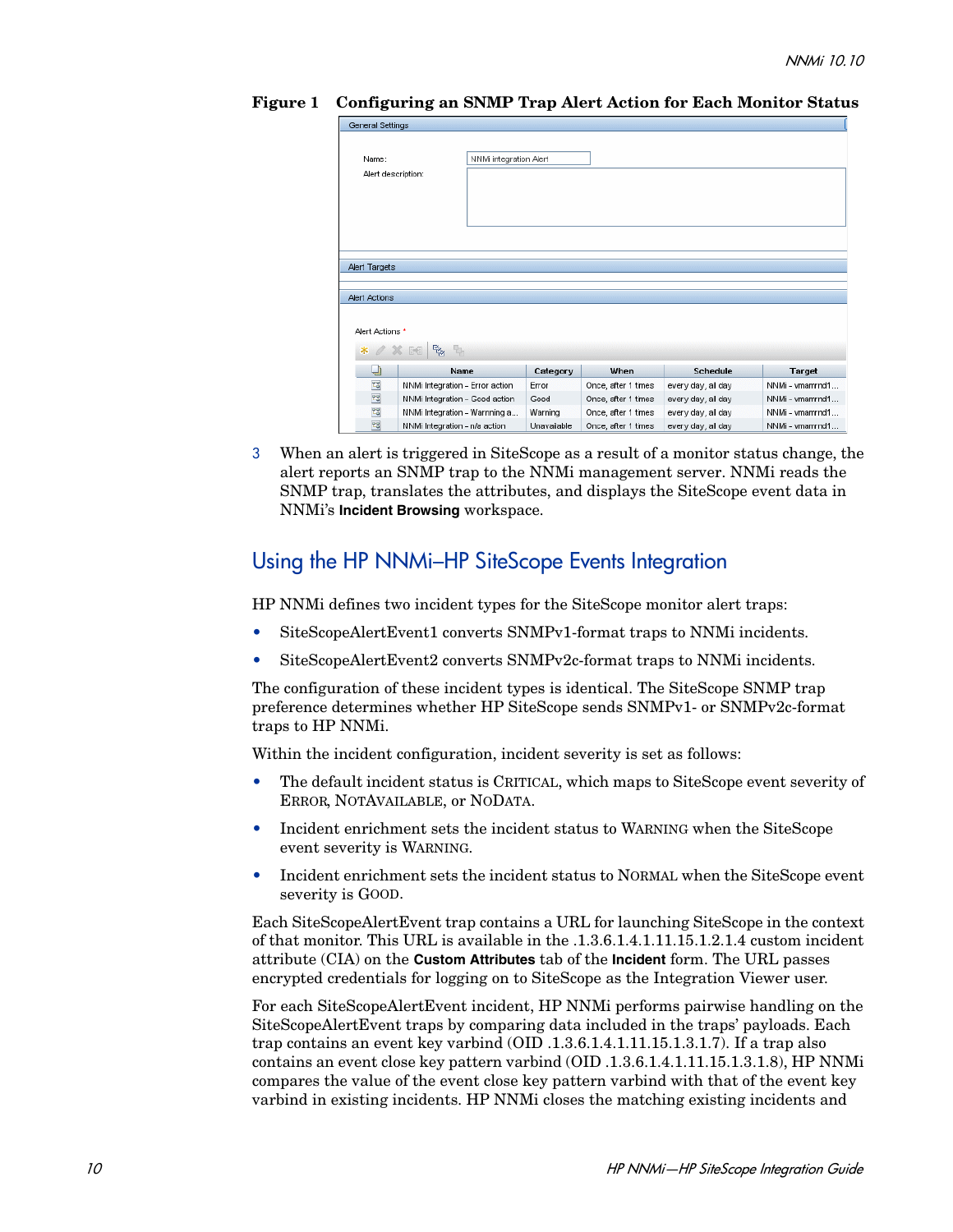correlates them under the incoming trap. HP NNMi adds the cia.reasonClosed CIA and a correlation note to each of the closed incidents. Additionally, HP NNMi automatically closes each SiteScopeAlertEvent incident of NORMAL status.

The SiteScope SNMP traps appear in the System and Applications family.

For more information about the contents of the SiteScopeAlertEvent trap, the HP-SITESCOPE-MIB, which is delivered with HP NNMi.

## <span id="page-10-0"></span>SNMP Trap Formats used to Identify the SiteScope Object

[Table 1](#page-10-1) shows a list of SNMP trap formats used to identify the SiteScope object sending the message to the NNMi management server. This enables an NNMi console user to launch SiteScope in the context of that monitor.

The SNMP trap formats are stored in the SiteScopeEvent.xml file, which is located in the <SiteScope root directory>\templates.snmp folder.

<span id="page-10-1"></span>**Table 1 SNMP Trap Format for SiteScope Objects Sent to NNMi** 

| <b>Field Name</b>       | Object ID (OID)            | <b>Description</b>                                 | <b>Values</b>                                                                           |
|-------------------------|----------------------------|----------------------------------------------------|-----------------------------------------------------------------------------------------|
| Enterprise OID          | .1.3.6.1.4.1.11.15.1       | SiteScope root Object ID                           | .1.3.6.1.4.1.11.15.1                                                                    |
| Trap OID                | .1.3.6.1.4.1.11.15.1.0     | SNMP Trap Object ID                                | (OID)<br>For $V1$ :<br>[1.3.6.1.4.1.11.15.1.4.0.1]<br>For V2: [1.3.6.1.4.1.11.15.1.4.1] |
| SiteScope Host          | .1.3.6.1.4.1.11.15.1.1.2   | IP address or host name<br>of the SiteScope server | (IpAddress)<br>$[16.55.244.182]$ or<br>(OctetString)<br>[sisserver.mydomain]            |
| Provider<br>(Collector) | .1.3.6.1.4.1.11.15.1.1.3   | SiteScope application<br>name                      | (OctetString)<br>SiteScope                                                              |
| <b>Monitor Name</b>     | .1.3.6.1.4.1.11.15.1.2.1.1 | SiteScope monitor name                             | (OctetString)<br>[Memory monitor on<br>myhost.mydomain]                                 |
| Monitor Type            | .1.3.6.1.4.1.11.15.1.2.1.2 | SiteScope monitor type                             | (OctetString)<br>[Memory Monitor]                                                       |
| Monitor ID              | .1.3.6.1.4.1.11.15.1.2.1.3 | Monitor unique ID                                  | (OctetString)<br>[067e6162-3b6f-4ae2-a171-2470]<br>b63dff00]                            |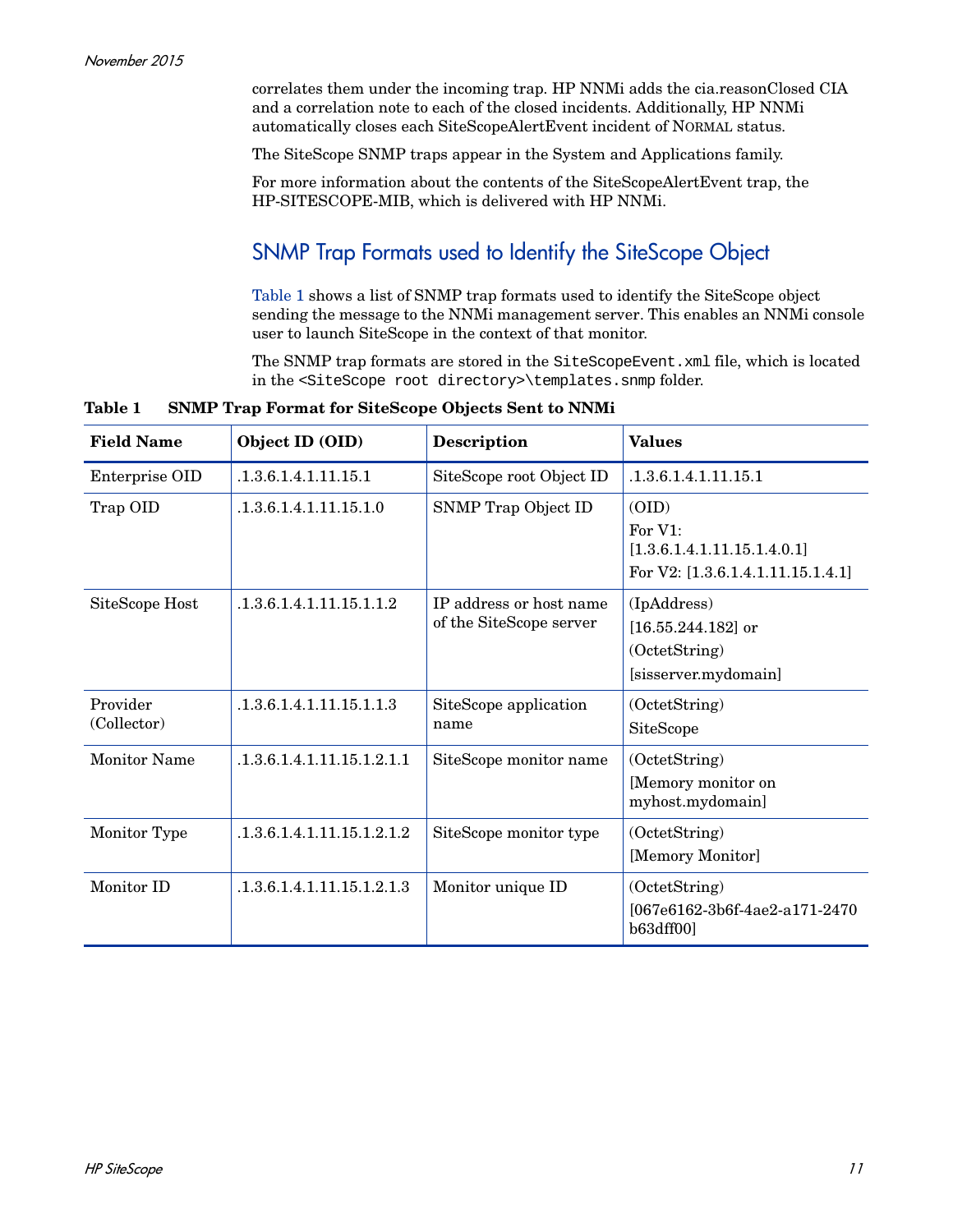| <b>Field Name</b>                    | Object ID (OID)            | Description                                                                                                                                                                                                                                                                                                                         | <b>Values</b>                                                                                                                                                                                         |
|--------------------------------------|----------------------------|-------------------------------------------------------------------------------------------------------------------------------------------------------------------------------------------------------------------------------------------------------------------------------------------------------------------------------------|-------------------------------------------------------------------------------------------------------------------------------------------------------------------------------------------------------|
| Monitor<br>Drill-Down URL<br>Secured | .1.3.6.1.4.1.11.15.1.2.1.4 | URL that opens<br>SiteScope in context of<br>the alerted monitor,<br>without silent log on<br>information. This<br>permits configuration by<br>integration instance<br>level.<br>To get drill down URL<br>with user credentials,<br>change the reference<br>value from<br>monitorDrilldownUrlSec<br>ured to<br>monitorDrilldownUrl. | (OctetString)<br>http://sisserver:8080/SiteScope/<br>servlet/<br>Main?activeid=_SiteScopeRoot<br>&activerighttop=<br>dashboard&view=new&dashboa<br>rd_view=<br>Details&dashboard_model=true<br>&dashb |
| <b>Monitor Target</b><br>Host        | .1.3.6.1.4.1.11.15.1.2.1.5 | Monitor target host                                                                                                                                                                                                                                                                                                                 | (IpAddress)<br>$[16.55.244.182]$ or<br>(OctetString)<br>[myhost.mydomain]                                                                                                                             |
| Monitor Target IP                    | .1.3.6.1.4.1.11.15.1.2.1.6 | Monitor target IP<br>address                                                                                                                                                                                                                                                                                                        | (IpAddress)<br>[16.55.244.182]                                                                                                                                                                        |
| Monitor Full<br>Name                 | .1.3.6.1.4.1.11.15.1.2.1.7 | SiteScope monitor name<br>including full path from<br>the root                                                                                                                                                                                                                                                                      | (OctetString)<br>[Memory monitor on<br>myhost.mydomain]                                                                                                                                               |
| Title                                | .1.3.6.1.4.1.11.15.1.3.1.1 | SiteScope Event Title                                                                                                                                                                                                                                                                                                               | (OctetString)<br>[Alert 'Memory Alert' was<br>triggered on monitor 'Memory<br>monitor on myhost.mydomain'<br>due to a status change]                                                                  |
| <b>Event Source</b>                  | .1.3.6.1.4.1.11.15.1.3.1.2 | Source of the event (alert<br>or metric)                                                                                                                                                                                                                                                                                            | (OctetString)                                                                                                                                                                                         |
| Severity                             | .1.3.6.1.4.1.11.15.1.3.1.3 | SiteScope event severity                                                                                                                                                                                                                                                                                                            | (Integer) $[0,1,2,3]$<br>For [unavailable, good, warning,<br>error]                                                                                                                                   |
| <b>Event Time</b>                    | .1.3.6.1.4.1.11.15.1.3.1.4 | Original event time in<br>milliseconds                                                                                                                                                                                                                                                                                              | (TimeTicks)<br>1287316779                                                                                                                                                                             |
| Value                                | .1.3.6.1.4.1.11.15.1.3.1.5 | (Not for alerts flow)                                                                                                                                                                                                                                                                                                               | (OctetString)<br>[running] or $[25]$ or $[n/a]$ - for<br>alerts                                                                                                                                       |

**Table 1 SNMP Trap Format for SiteScope Objects Sent to NNMi (cont'd)**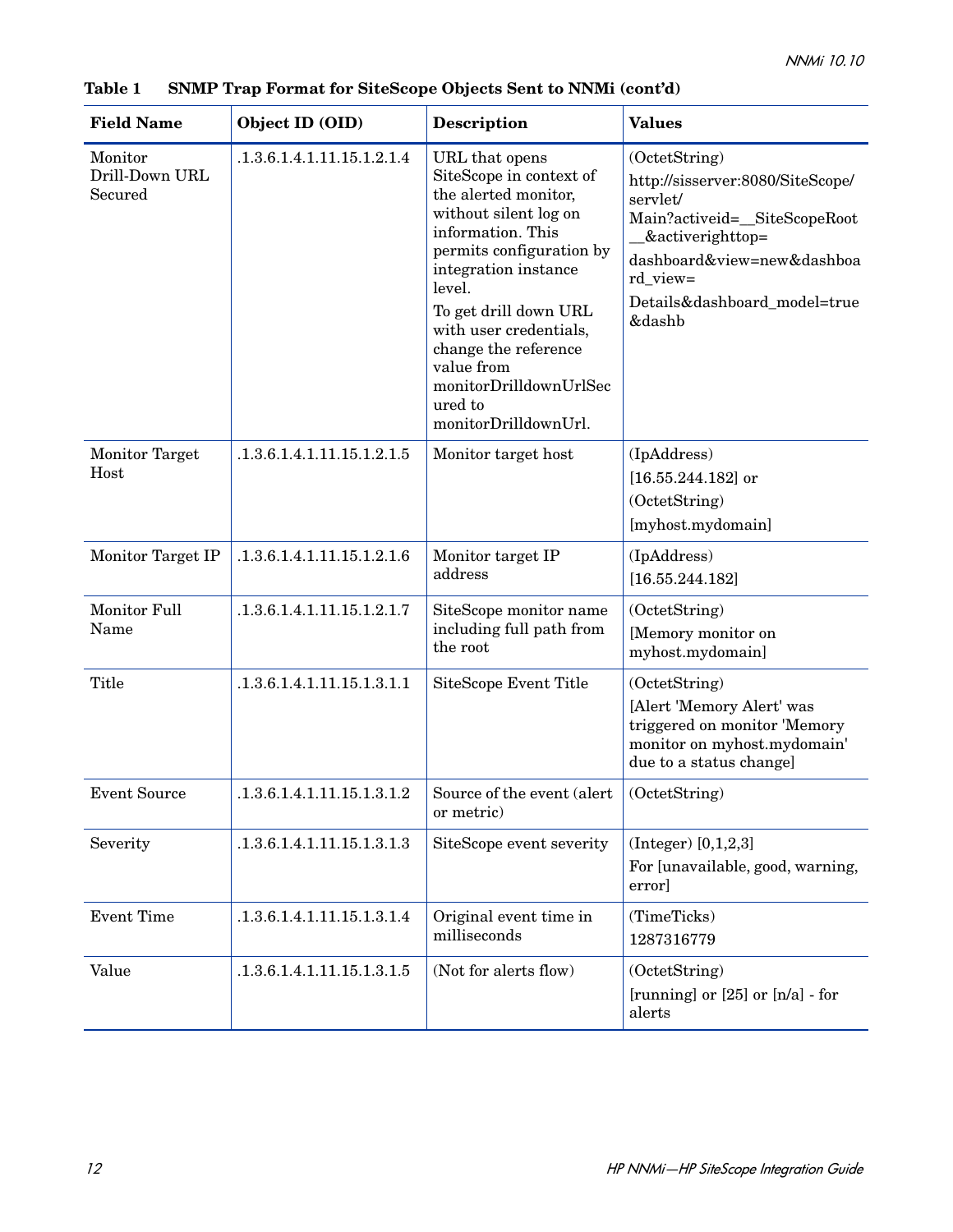November 2015

| <b>Field Name</b>          | Object ID (OID)            | <b>Description</b>                       | <b>Values</b>                                                                  |
|----------------------------|----------------------------|------------------------------------------|--------------------------------------------------------------------------------|
| <b>Event Description</b>   | .1.3.6.1.4.1.11.15.1.3.1.6 | Description of fired event (OctetString) |                                                                                |
| Event Key                  | .1.3.6.1.4.1.11.15.1.3.1.7 | Key of the event                         | (OctetString)<br>$[sisserver:067e6162-3b6f-4ae2-a]$<br>171-2470b63dff00:Memory |
| Event Close Key<br>Pattern | .1.3.6.1.4.1.11.15.1.3.1.8 | Key to identify paring<br>events         | ${\rm [sisserver:067e6162-3b6f-4ae2-a]}$<br>171-2470b63dff00]                  |

**Table 1 SNMP Trap Format for SiteScope Objects Sent to NNMi (cont'd)**

### <span id="page-12-0"></span>Changing the HP NNMi–HP SiteScope Events Integration

To change the HP NNMi–HP SiteScope Events integration, do any of the following:

- In the NNMi console, edit the incident configurations for the SiteScopeAlertEvent1 and SiteScopeAlertEvent2 SNMP traps.
- In the SiteScope user interface, change the monitor alert configurations.

### <span id="page-12-1"></span>Disabling the HP NNMi–HP SiteScope Events Integration

To disable the HP NNMi–HP SiteScope Events integration, do one or both of the following:

- In the NNMi console, clear the **Enabled** check box on the SiteScopeAlertEvent1 and SiteScopeAlertEvent2 **SNMP Trap Configuration** forms.
- In the SiteScope user interface, do one of the following:
	- Remove monitors and groups from the alert action target.
	- Disable or delete the SNMP trap alert associated with the SiteScope monitors.

### <span id="page-12-2"></span>Troubleshooting the HP NNMi–HP SiteScope Events Integration

This section contains the following topics:

- • [NNMi Incident Views Do Not Display SiteScopeAlertEvent Incidents on page 13](#page-12-3)
- HP SiteScope Does Not Open Correctly from the URL in a SiteScope Incident on [page 14](#page-13-0)

### <span id="page-12-3"></span>NNMi Incident Views Do Not Display SiteScopeAlertEvent Incidents

If the NNMi incident views do not contain all of the expected SiteScopeAlertEvent incidents, follow these steps:

- 1 In the NNMi console, check the SiteScopeAlertEvent1 and SiteScopeAlertEvent2 incident configurations:
	- Verify that the SiteScopeAlertEvent1 and SiteScopeAlertEvent2 incident types are enabled.
	- If interface or node settings are configured, verify that they are not blocking expected SiteScope traps.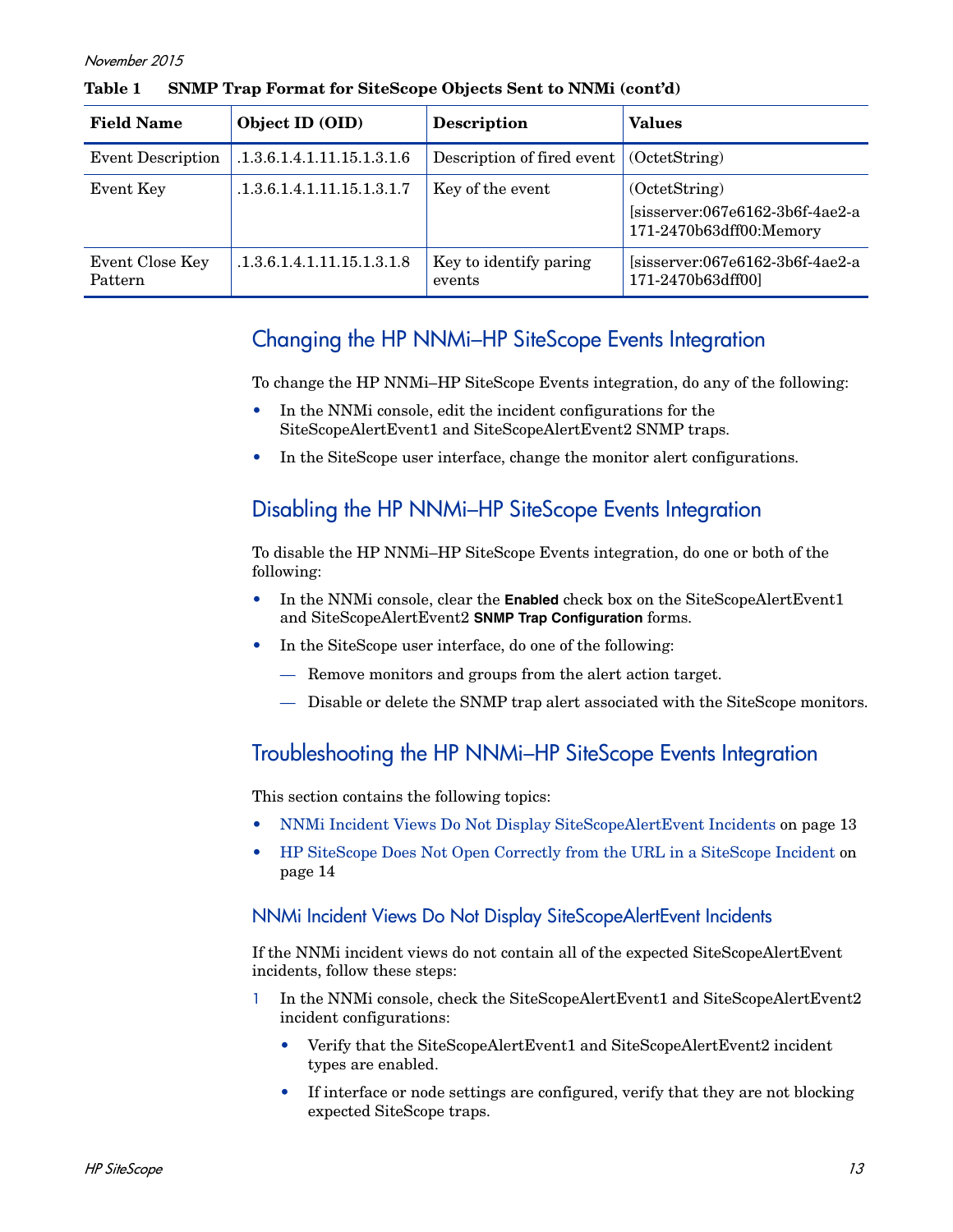2 In the NNMi console, check the filter for the incident view.

Compare the current filter with the SiteScopeAlertEvent1 and SiteScopeAlertEvent2 incident configurations. Verify that the filter does not block these incident types.

3 If the **Discard Unresolved SNMP Traps** check box on the **Incident Configuration** form is selected, verify that the nodes associated with SiteScope monitors are in the NNMi topology.

The SiteScope trap configuration determines whether the SiteScope server or the managed host is set as the source object.

- 4 In the SiteScope user interface, verify the configuration of the SNMP trap preference for the HP SiteScope event trap.
- 5 In the SiteScope user interface, verify that each expected monitor alert sets the SNMP trap preference as the alert action target.
- 6 In the SiteScope user interface, send a test trap to HP NNMi.

### <span id="page-13-0"></span>HP SiteScope Does Not Open Correctly from the URL in a SiteScope Incident

If HP SiteScope does not correctly launch from the URL in the .1.3.6.1.4.1.11.15.1.2.1.4 CIA on the **Custom Attributes** tab of the **Incident** form, follow these steps:

- 1 Verify access to the SiteScope user interface:
	- a In a new browser window, open the SiteScope user interface directly.

If the SiteScope user interface does not work correctly, verify that the browser configuration matches the requirements described in the *HP SiteScope Release Notes*.

- b Copy the URL from the .1.3.6.1.4.1.11.15.1.2.1.4 CIA to the browser address field. Delete the logon credentials. In the SiteScope logon window, enter your SiteScope logon information.
- 2 Verify the SiteScope Integration Viewer user credentials in the URL. Copy the URL from the .1.3.6.1.4.1.11.15.1.2.1.4 CIA to the browser address field. (Keep the logon credentials.)

If this test fails, ask the SiteScope administrator about the status of the Integration Viewer user. If the password for the Integration Viewer user has changed recently, the URLs to SiteScope that existed before the password change do not work.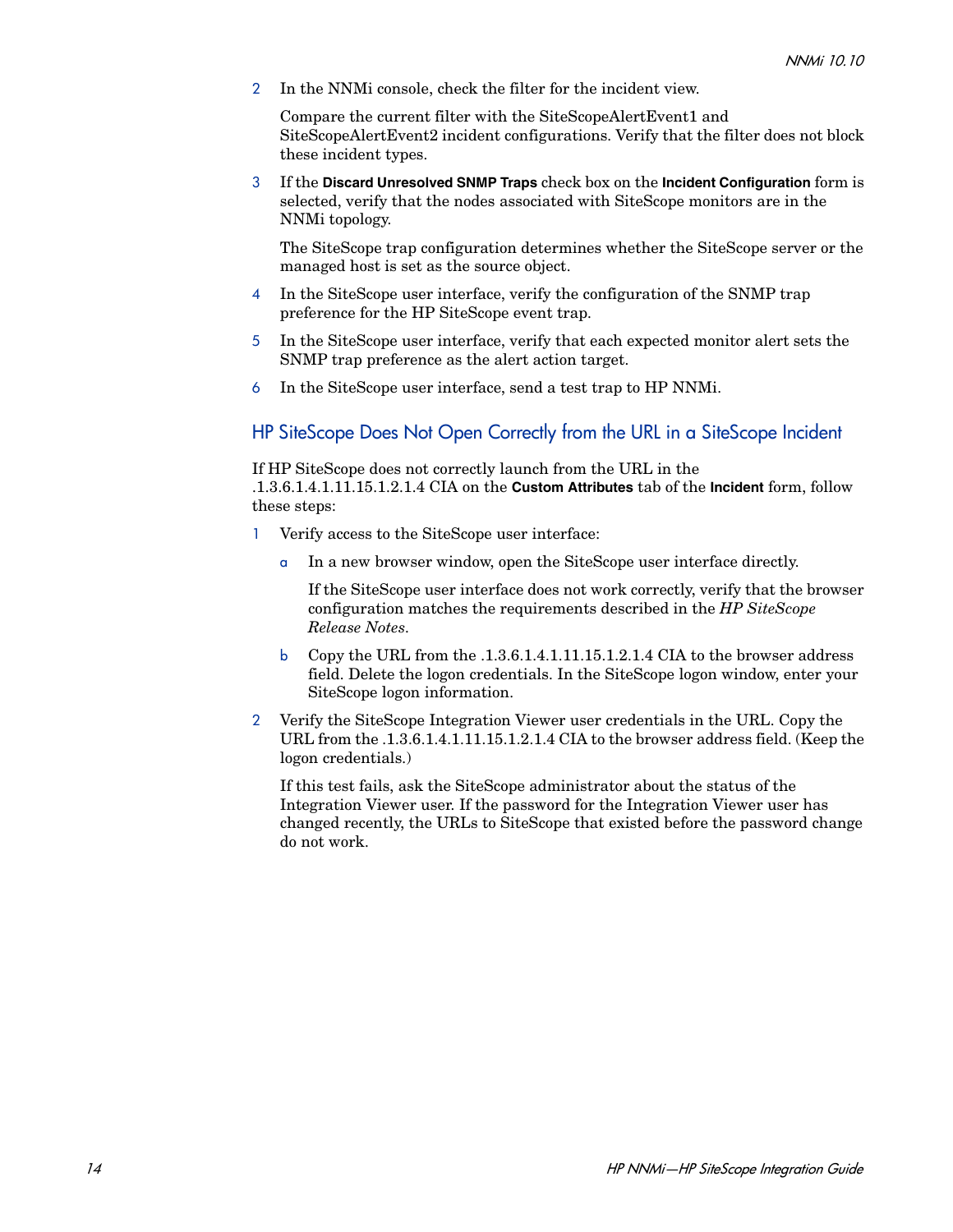## <span id="page-14-0"></span>HP NNMi–HP SiteScope System Metrics Integration

This section contains the following topics:

- • [About the HP NNMi–HP SiteScope System Metrics Integration on page 15](#page-14-1)
- • [Enabling the HP NNMi–HP SiteScope System Metrics Integration on page 17](#page-16-2)
- • [Using the HP NNMi–HP SiteScope System Metrics Integration on page 20](#page-19-0)
- • [Changing the HP NNMi–HP SiteScope System Metrics Integration on page 23](#page-22-0)
- • [Disabling the HP NNMi–HP SiteScope System Metrics Integration on page 23](#page-22-3)
- • [Troubleshooting the HP NNMi–HP SiteScope System Metrics Integration on](#page-23-1)  [page 24](#page-23-1)
- • [HP NNMi–HP SiteScope System Metrics Integration Configuration Form](#page-26-1)  [Reference on page 27](#page-26-1)

### <span id="page-14-1"></span>About the HP NNMi–HP SiteScope System Metrics Integration

The HP NNMi–HP SiteScope System Metrics integration populates the HP NNM iSPI Performance for Metrics Network Performance Server (NPS) with system metrics data collected by SiteScope monitors. The integration handles data as follows:

- 1 HP SiteScope collects monitor data into XML files and passes the collected data to HP NNMi at the reporting interval of the SiteScope data integration preference.
- 2 HP NNMi augments the SiteScope data with NNMi node UUIDs.
- 3 HP NNMi places the augmented data in the configured location for NPS retrieval.
- 4 The NPS consumes the augmented data at the NPS accumulation interval.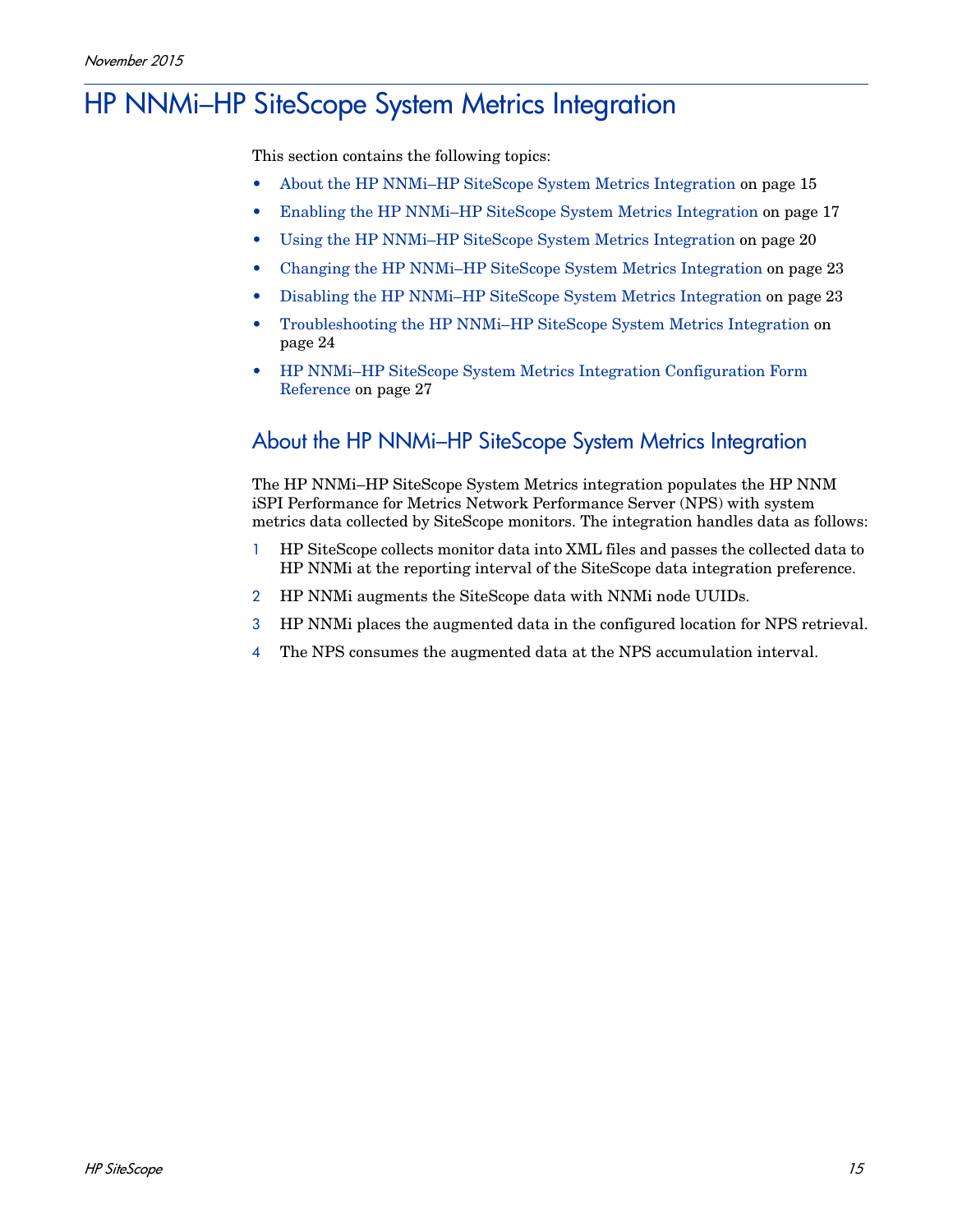[Figure 2](#page-15-2) shows the data flow for the HP NNMi–HP SiteScope System Metrics integration.



<span id="page-15-2"></span>**Figure 2 HP NNMi–HP SiteScope System Metrics Integration Data Flow**

### <span id="page-15-0"></span>Value

The HP NNMi–HP SiteScope System Metrics integration enables reporting of SiteScope-collected metrics in the NPS.

### <span id="page-15-1"></span>Integrated Products

The information in this section applies to the following products:

• HP SiteScope

For the list of supported versions, see the *NNMi System and Device Support Matrix*.

- NNMi 10.10
- HP NNM iSPI Performance for Metrics version 10.10

This integration requires an HP NNM iSPI Performance for Metrics license.

HP NNMi, the HP NNM iSPI Performance for Metrics, and HP SiteScope can be installed on the same computer or on different computers.

For the most recent information about supported hardware platforms and operating systems, see the support matrices for all products.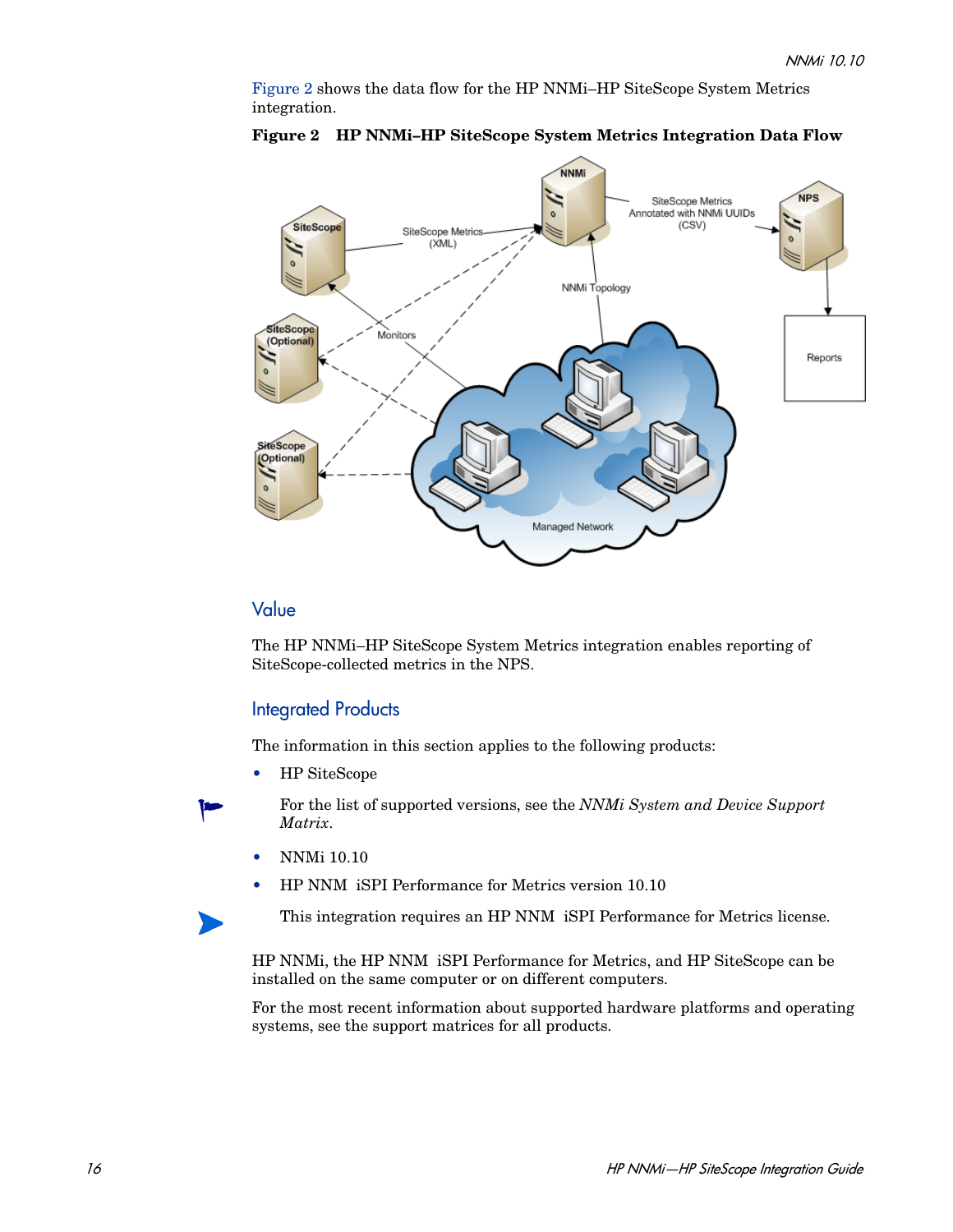### <span id="page-16-0"></span>Supported SiteScope Monitors

The HP NNMi–HP SiteScope System Metrics integration understands data from the following types of SiteScope monitors:

- CPU Utilization Monitor
- Dynamic Disk Space Monitor
- Disk Space Monitor
- Memory Monitor
- The Process monitored object of the Microsoft Windows Resources Monitor
- The Process monitored object of the Linux Resources Monitor

The nodes being monitored must be managed in HP NNMi. The integration discards data for nodes that are not in the NNMi topology and for unmanaged nodes.

#### <span id="page-16-1"></span>**Documentation**

This section describes how to configure HP NNMi to communicate with HP SiteScope and the NPS reports available for the SiteScope-collected data.

The *HP SiteScope Using SiteScope* guide, which is included on the SiteScope product media, describes how to configure SiteScope monitors.

### <span id="page-16-2"></span>Enabling the HP NNMi–HP SiteScope System Metrics Integration

[Figure 3](#page-16-3) shows the configuration points for the HP NNMi–HP SiteScope System Metrics integration.

#### <span id="page-16-3"></span>**Figure 3 HP NNMi–HP SiteScope System Metrics Integration Configuration Points**

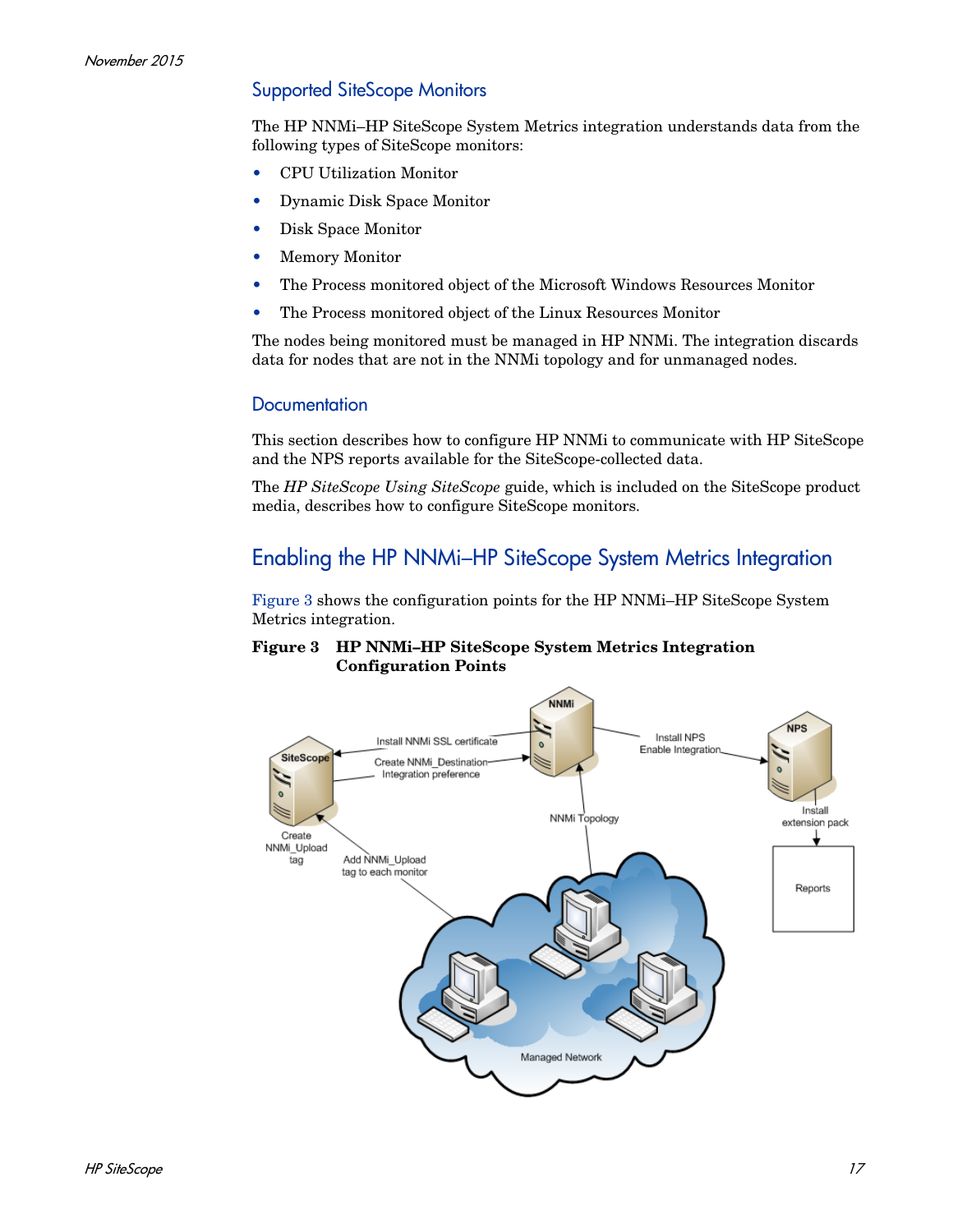To enable the HP NNMi–HP SiteScope System Metrics integration, follow these steps:

- <span id="page-17-1"></span>1 In the NNMi console, enable integration and configure the NPS with the SiteScope system metrics integration pack:
	- a *Optional*. Create an NNMi user with the Web Service Client role that the integration uses to connect to the NNMi console.

Alternatively, you can use an existing user with the Web Service Client role for the integration.

- b Open the **HP NNMi–HP SiteScope System Metrics Integration Configuration** form (**Integration Module Configuration > HP SiteScope System Metrics**).
- c Select the **Enable Integration** check box.
- d Enter the information for connecting to the NNMi management server. For information about these fields, see HP NNMi–HP [SiteScope System Metrics](#page-26-1)  [Integration Configuration Form Reference on page](#page-26-1) 27.
- e Click **Submit** at the bottom of the form.

The window displays a status message. If the message indicates a problem with the NNMi credentials, click **Return**, and then adjust the values as suggested by the text of the error message.

- f From the results window, copy the data integration URL to a temporary location. You will use this value while configuring HP SiteScope.
- 2 In the SiteScope user interface, configure the SiteScope server for SSL communications with HP NNMi:
	- a From the **Preferences** workspace, open the **Certificate Management** page, and then click **Import Certificates** .
	- b Under **Source Selection**, provide information to identify the NNMi management serverr to HP SiteScope:
		- Verify that **Host** is selected, and then enter the fully-qualified domain name of the NNMi management server.
		- If necessary, change the port number to match the HTTPS port on the NNMi management server.

For more information, see [NNMi Port on page](#page-27-0) 28.

c Click **Load**.

The NNMi certificate information appears under **Loaded Certificates**. Note the certificate alias.

d Select the NNMi certificate, and then click **Import**.

The NNMi certificate is listed on the **Certificate Management** page.

- <span id="page-17-0"></span>3 In the SiteScope user interface, create a search/filter tag that you will use to identify the NNMi target.
	- a From the **Preferences** workspace, open the **Search/Filter Tag** page, and then click **New Tag** .
	- b Enter a tag name (for example, NNMi\_upload) and at least one value.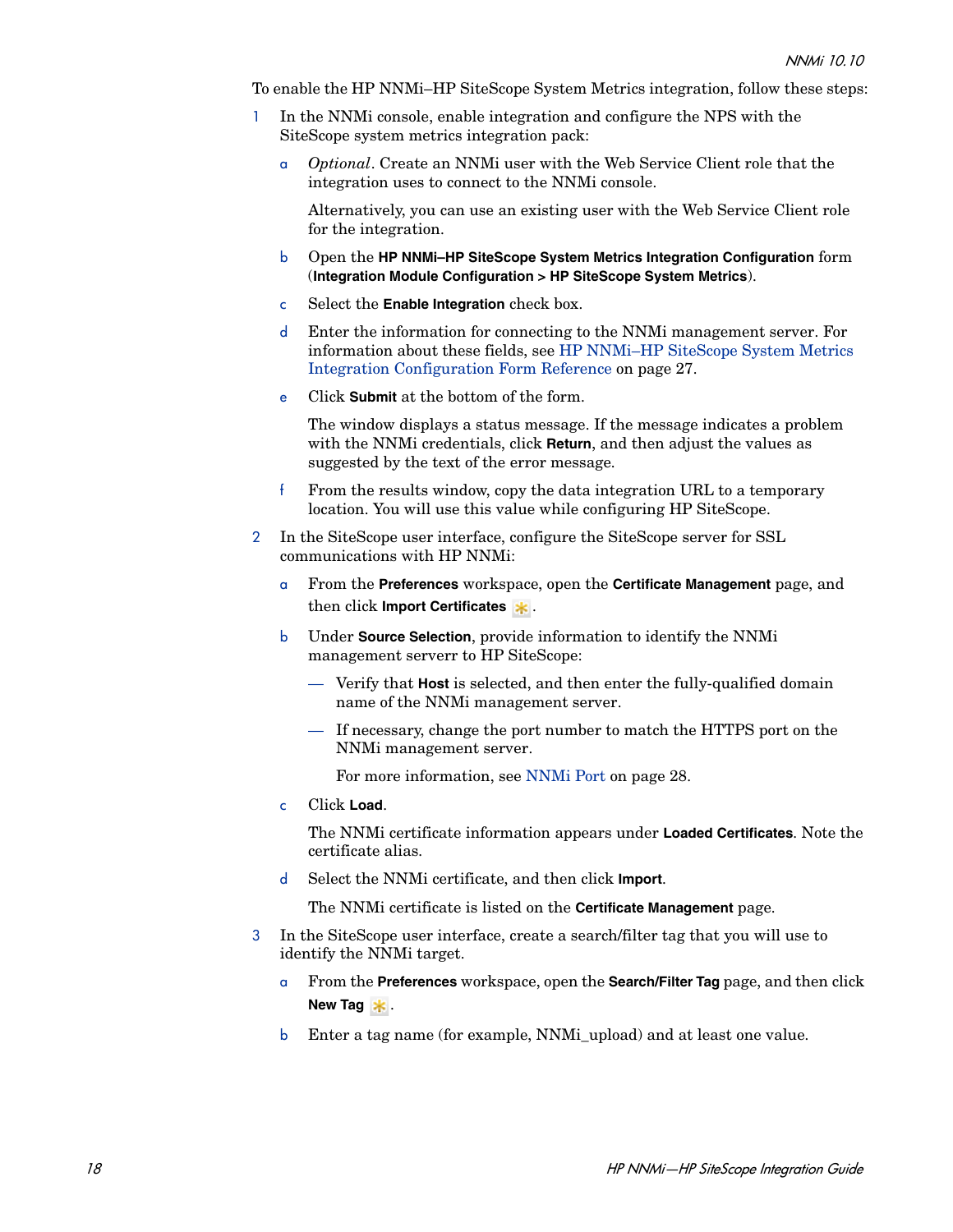- <span id="page-18-0"></span>4 In the SiteScope user interface, configure the connection between HP SiteScope and HP NNMi:
	- a From the **Preferences** workspace, open the **Integration Preferences** page, and then click **New Integration** , and then click **Data Integration**.
	- b Under **General Settings**, enter a name (for example, NNMi\_receiver) and optional description.
	- c Under **Data Integration Preferences Settings**, include the following settings:
		- In the **Receiver URL** field, paste the URL you saved at the end of [step](#page-17-1) 1 of this procedure (for example: https://nnmi\_server.example.com:443/ sitescope-adapter/sitescopereceiver).
		- Select the **GZIP compression** check box.
		- Clear the **Include additional data** and **Error on redirect** check boxes. (These are the default settings.)
		- Select the **Authentication when requested** check box. (This is the default setting.)
		- Clear the **Disable integration** check box. (This is the default setting.)

For all other settings, the default configuration is acceptable.

- d Under **Web Server Security Settings**, enter the user name and password for the NNMi user that you specified on the integration configuration form in [step](#page-17-1) 1.
- e Under **Reporting Tags**, select the search/filter tag that you created in [step](#page-17-0) 3 (for example, NNMi\_upload).
- 5 In the SiteScope user interface, configure the monitors that contribute to the SiteScope reports in the NPS:
	- a As needed, create new monitors or identify existing monitors of the supported types:
		- CPU Utilization Monitor
		- Disk Space Monitor
		- Memory Monitor
		- The Process monitored object of the Microsoft Windows Resources Monitor
		- The Process monitored object of the Linux Resources Monitor
	- b Add the search/filter tag that you created in [step](#page-17-0) 3 (for example, NNMi\_upload) to the monitors that should pass data to HP NNMi.

The integration can only process data for managed nodes in the NNMi topology. So, only apply the tag to monitors on nodes in the NNMi topology.

c Recommended. Collect the monitors that pass data to HP NNMi in one monitor group.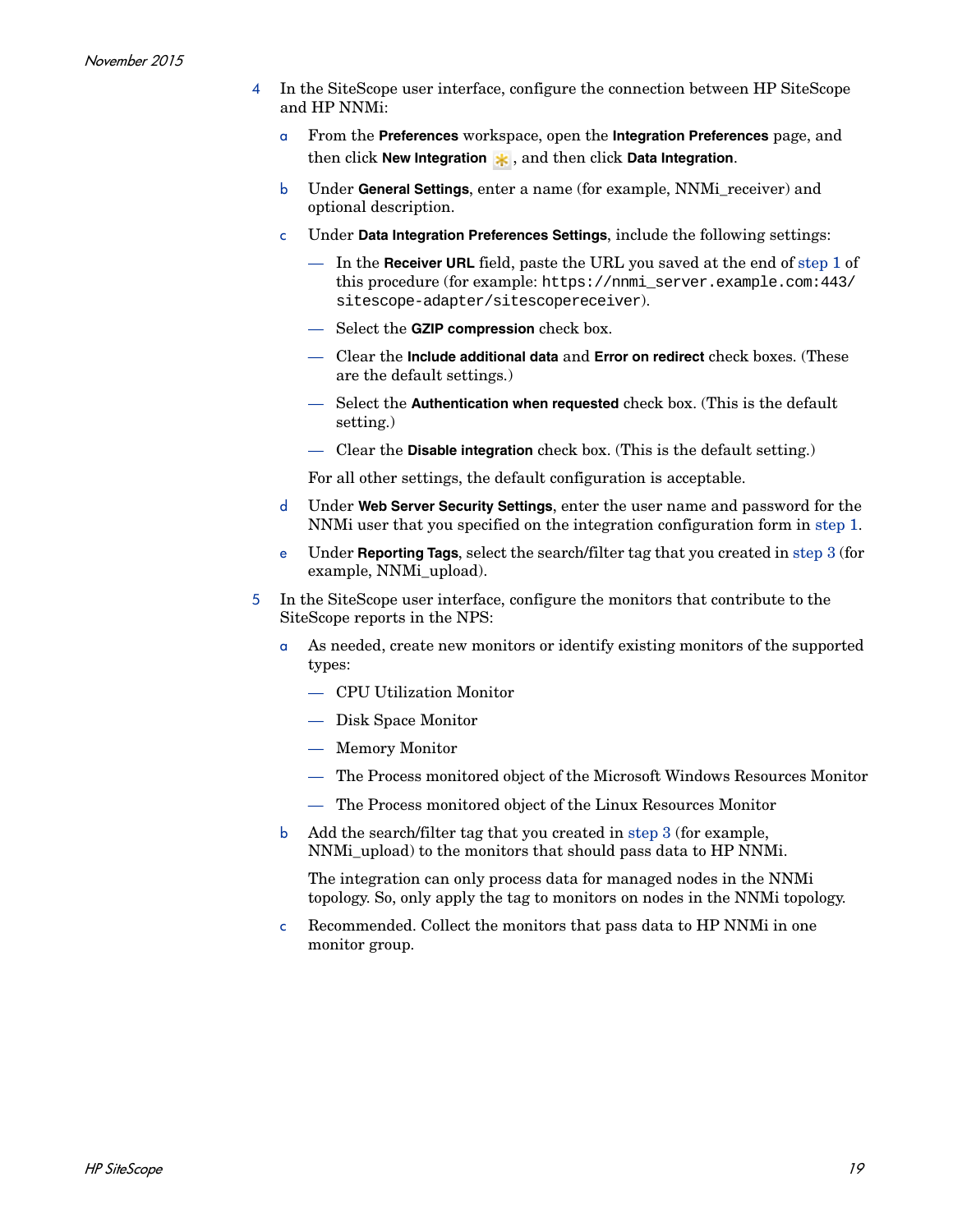### <span id="page-19-0"></span>Using the HP NNMi–HP SiteScope System Metrics Integration

The HP NNMi–HP SiteScope System Metrics integration provides the following SiteScope monitor reports in the NPS:

- Calendar
- Chart Detail
- Heat Chart
- Managed Inventory
- Most Changed
- Peak Period
- Threshold Sleeve
- Top N
- Top N Chart

To access the SiteScope system metric reports, follow these steps:

- 1 In the NNMi console, click **Actions > Reporting Report Menu**.
- 2 In the **Reports** workspace of the NPS, open the **SiteScope System Metrics > SiteScope > System\_Metrics** folder.

Best practice The following tips apply to the SiteScope system metric reports:

- For some reports, such as Top N, a report that focuses on one type of SiteScope monitor is easier to interpret than a report on multiple monitor types. In the topology filter, select a single value for the ComponentType attribute.
- If the Node Name attribute is not set, the report includes data for all monitors of the selected type. To limit the report data to one or more specific nodes, set the Node Name attribute accordingly. If the ComponentType attribute is set, the Node Name selection list shows only those nodes that have the selected monitor type.
- For reports on Windows Resource Monitors, it might be helpful to filter out the \_Total on and Idle on data. To do so, in the topology filter, set the ComponentName attribute to not equal \_Total on and Idle on.

[Table 2](#page-19-1) lists the grouping options added by the integration.

<span id="page-19-1"></span>**Table 2 Available Report Grouping Options** 

| <b>Option Name</b>                 | <b>Description</b>                                                                                                   |
|------------------------------------|----------------------------------------------------------------------------------------------------------------------|
| Windows Process – Creating Process | An integer value that identifies the process<br>ID (PID) of the parent process that created<br>the measured process. |
| Windows Process – ID Process       | An integer value that identifies the process<br>ID (PID) of the measured process.                                    |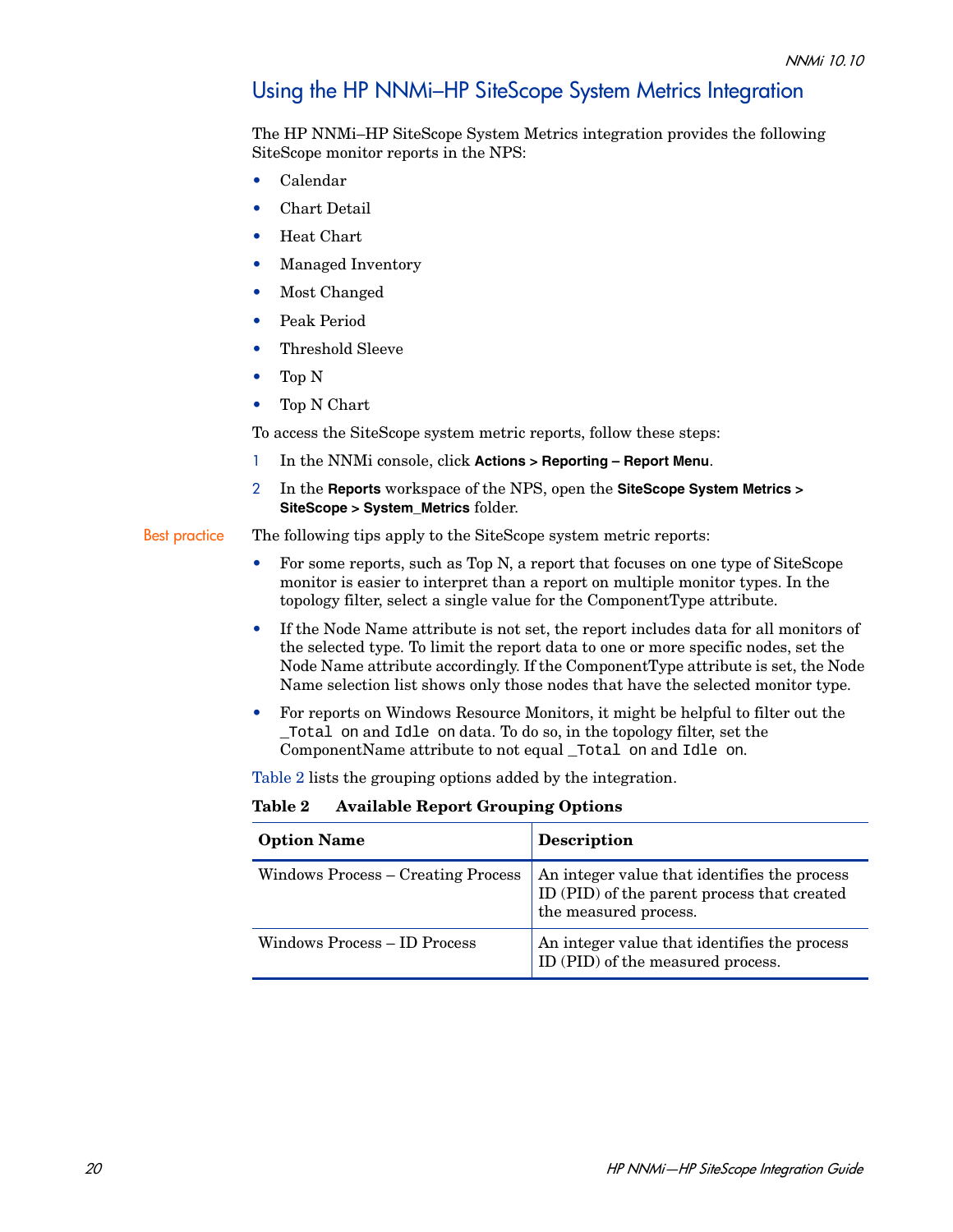| <b>Option Name</b>       | <b>Description</b>                                                                                                                                                                                                                                                                                                                                     |
|--------------------------|--------------------------------------------------------------------------------------------------------------------------------------------------------------------------------------------------------------------------------------------------------------------------------------------------------------------------------------------------------|
| Linux Process – PID      | An integer value that identifies the process<br>ID (PID) of the measured process.                                                                                                                                                                                                                                                                      |
| Linux Process – User     | An integer value that identifies the Linux<br>user ID (uid) of the measured process.                                                                                                                                                                                                                                                                   |
| Qualified Component Name | A string value that identifies the metric<br>name and the node the metric is collected for.<br>The qualified component name is in the form<br><metric_name> on <node_long_name> (for<br/>example: disk percent full on<br/>device.example.com).<br/>Qualified Component Name is the<br/>recommended grouping selection.</node_long_name></metric_name> |

**Table 2 Available Report Grouping Options (cont'd)**

[Table 3](#page-20-0) lists the metrics added by integration. For each metric, you can select to report the actual values. For many metrics, you can also report threshold information. For information about interpreting the reported values, see the documentation for each operating system.

| <b>Monitor Type</b>          | <b>Available Metrics</b>            |
|------------------------------|-------------------------------------|
| CPU Utilization <sup>1</sup> | <b>CPU</b> Utilization              |
| Disk Space                   | Disk MB Free<br>$\bullet$           |
|                              | Disk Percent Full<br>$\bullet$      |
| Memory <sup>2</sup>          | Memory Pages/Sec                    |
|                              | Virtual Memory Used Percent         |
|                              | Virtual Memory MB Free              |
|                              | Swap Memory Used Percent            |
|                              | Swap Memory MB Free<br>$\bullet$    |
|                              | <b>Physical Memory Used Percent</b> |
|                              | <b>Physical Memory MB Free</b>      |

<span id="page-20-0"></span>**Table 3 Available SiteScope System Metrics**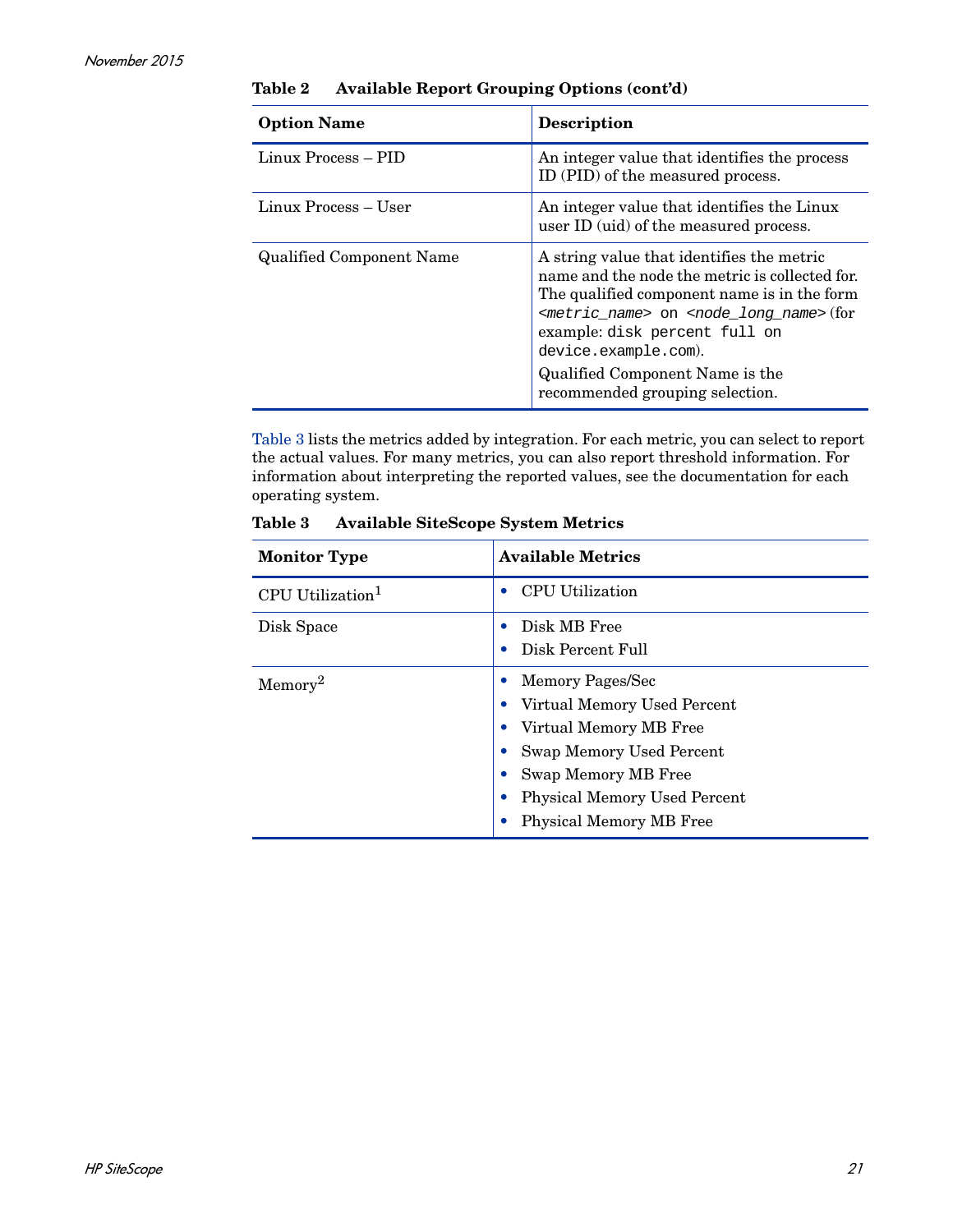| <b>Monitor Type</b>                | <b>Available Metrics</b>                                                                                        |
|------------------------------------|-----------------------------------------------------------------------------------------------------------------|
| <b>Microsoft Windows Resources</b> | Windows Process - Percent Privileged Time<br>$\bullet$<br>Windows Process - Percent Processor Time<br>$\bullet$ |
|                                    | Windows Process - Percent User Time<br>$\bullet$                                                                |
|                                    | Windows Process - Creating Process ID<br>$\bullet$                                                              |
|                                    | Windows Process - Elapsed Time<br>$\bullet$                                                                     |
|                                    | Windows Process - Handle Count<br>$\bullet$                                                                     |
|                                    | <b>Windows Process - ID Process</b><br>$\bullet$                                                                |
|                                    | Windows Process - IO Data Bytes/sec<br>$\bullet$                                                                |
|                                    | Windows Process – IO Data Operations/sec<br>$\bullet$                                                           |
|                                    | Windows Process - IO Data Other Bytes/sec<br>$\bullet$                                                          |
|                                    | Windows Process - IO Other Operations/sec<br>$\bullet$                                                          |
|                                    | Windows Process - IO Read Bytes/sec<br>$\bullet$                                                                |
|                                    | Windows Process - IO Read Operations/sec<br>$\bullet$                                                           |
|                                    | Windows Process - IO Write Bytes/sec<br>$\bullet$                                                               |
|                                    | Windows Process - IO Write Operations/sec<br>$\bullet$                                                          |
|                                    | Windows Process - Page Faults<br>$\bullet$                                                                      |
|                                    | Windows Process - Page File Bytes<br>$\bullet$                                                                  |
|                                    | Windows Process - Page File Bytes Peak<br>$\bullet$                                                             |
|                                    | Windows Process - Pool Nonpaged Bytes<br>$\bullet$                                                              |
|                                    | Windows Process - Pool Paged Bytes<br>$\bullet$                                                                 |
|                                    | Windows Process - Priority Base<br>$\bullet$                                                                    |
|                                    | Windows Process - Private Bytes<br>$\bullet$                                                                    |
|                                    | Windows Process - Thread Count<br>$\bullet$                                                                     |
|                                    | Windows Process - Virtual Bytes<br>$\bullet$                                                                    |
|                                    | Windows Process - Virtual Bytes Peak<br>$\bullet$                                                               |
|                                    | Windows Process - Working Set<br>$\bullet$                                                                      |
|                                    | Windows Process - Private Working Set                                                                           |
|                                    | Windows Process - Working Set Peak                                                                              |
| Linux Resources <sup>3</sup>       | Linux Process - CPU Percent<br>$\bullet$                                                                        |
|                                    | Linux Process - Memsize<br>$\bullet$                                                                            |
|                                    | Linux Process – Number Running<br>$\bullet$                                                                     |
|                                    | Linux Process - PID<br>$\bullet$                                                                                |
|                                    | Linux Process – User<br>$\bullet$                                                                               |

**Table 3 Available SiteScope System Metrics (cont'd)**

1 HP SiteScope summarizes CPU utilization data collected on the Linux and AIX operating systems as a single average value for the system, not per specific CPU. Because the integration does not send average values to NPS, CPU utilization data is not available for the Linux and AIX operating systems.

2 HP SiteScope does not collect all of these metrics for all operating systems.

3 For the Linux Resources monitor on the Linux operating system, HP SiteScope collects CPU percent, number running, and process ID only. Memory size and user data are not available for Linux nodes.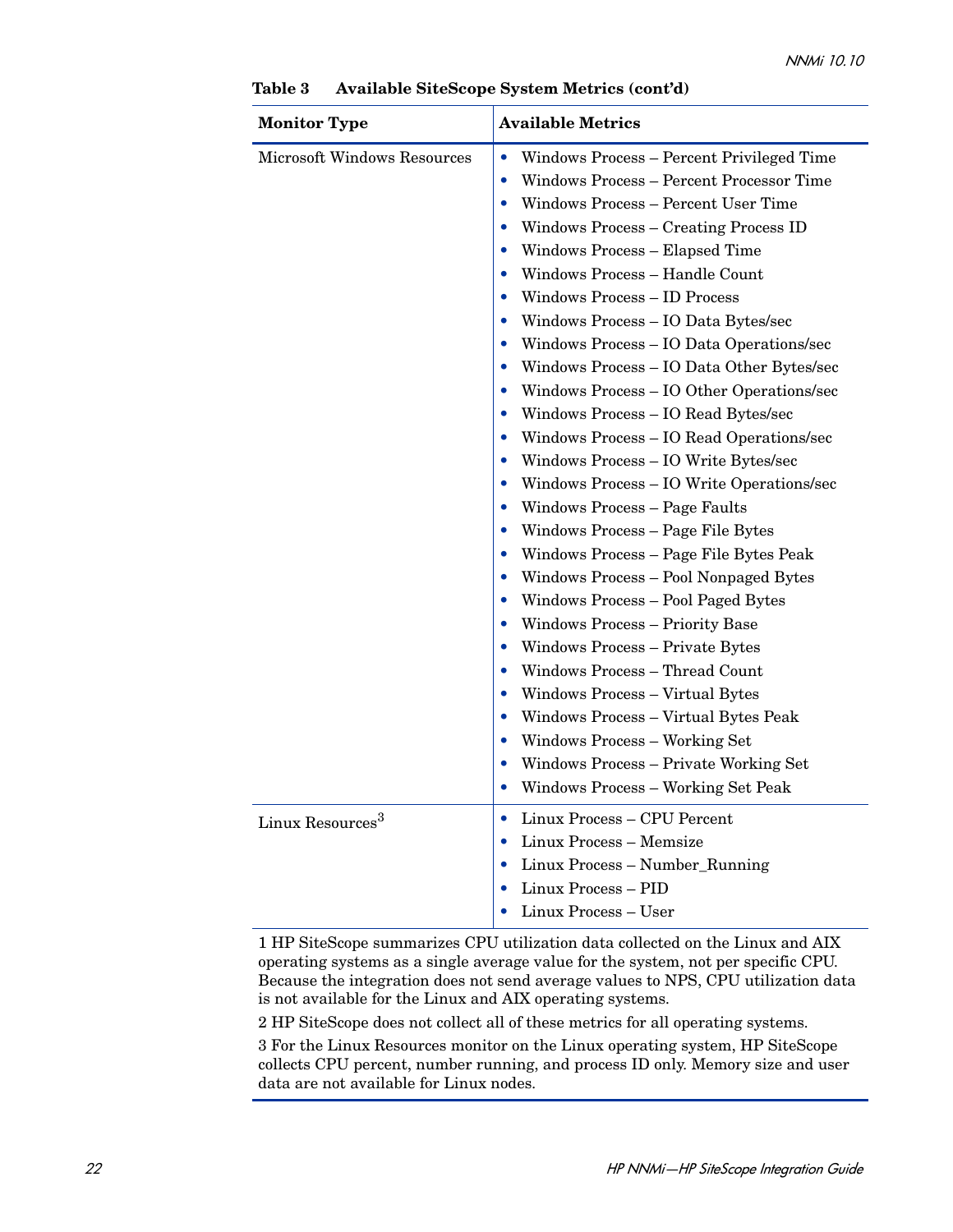### <span id="page-22-0"></span>Changing the HP NNMi–HP SiteScope System Metrics Integration

You can change the HP NNMi–HP SiteScope System Metrics integration in the following ways:

- • [Change the Connection from HP NNMi to the NPS](#page-22-1)
- • [Change the Connection from HP SiteScope to HP NNMi](#page-22-2)

### <span id="page-22-1"></span>Change the Connection from HP NNMi to the NPS

To change the information for connecting to the NPS, follow these steps:

- 1 In the NNMi console, open the **HP NNMi–HP SiteScope System Metrics Integration Configuration** form (**Integration Module Configuration > HP SiteScope System Metrics**).
- 2 Modify the values as appropriate. For information about the fields on this form, see [HP NNMi–HP SiteScope System Metrics Integration Configuration Form](#page-26-1)  [Reference on page 27.](#page-26-1)
- 3 Verify that the **Enable Integration** check box at the top of the form is selected, and then click **Submit** at the bottom of the form.

The changes take effect immediately. The effect is to update the data integration URL displayed on the **HP NNMi–HP SiteScope System Metrics Integration Configuration** form If this URL changes, update the SiteScope data integration preference as described in [step 4 on page 19](#page-18-0).

### <span id="page-22-2"></span>Change the Connection from HP SiteScope to HP NNMi

To change the information for the SiteScope data receiver, follow these steps:

- 1 In the SiteScope interface, open the data integration that defines the connection between HP SiteScope and HP NNMi (from **Preferences > Integration Preferences**).
- 2 Modify the values as appropriate. For information about the fields on this form, see the SiteScope help.
- 3 Verify that the **Disable Integration** check box is cleared, and then click **OK** at the bottom of the form.

The changes take effect immediately.

### <span id="page-22-3"></span>Disabling the HP NNMi–HP SiteScope System Metrics Integration

To completely disable the HP NNMi–HP SiteScope System Metrics integration, complete both of the following procedures:

- • [Disable the Connection from HP NNMi to the NPS](#page-22-4)
- • [Disable the Connection from HP SiteScope to HP NNMi](#page-23-0)

### <span id="page-22-4"></span>Disable the Connection from HP NNMi to the NPS

To stop HP NNMi from processing the SiteScope monitor data, follow these steps:

1 In the NNMi console, open the **HP NNMi–HP SiteScope System Metrics Integration Configuration** form (**Integration Module Configuration > HP SiteScope System Metrics**).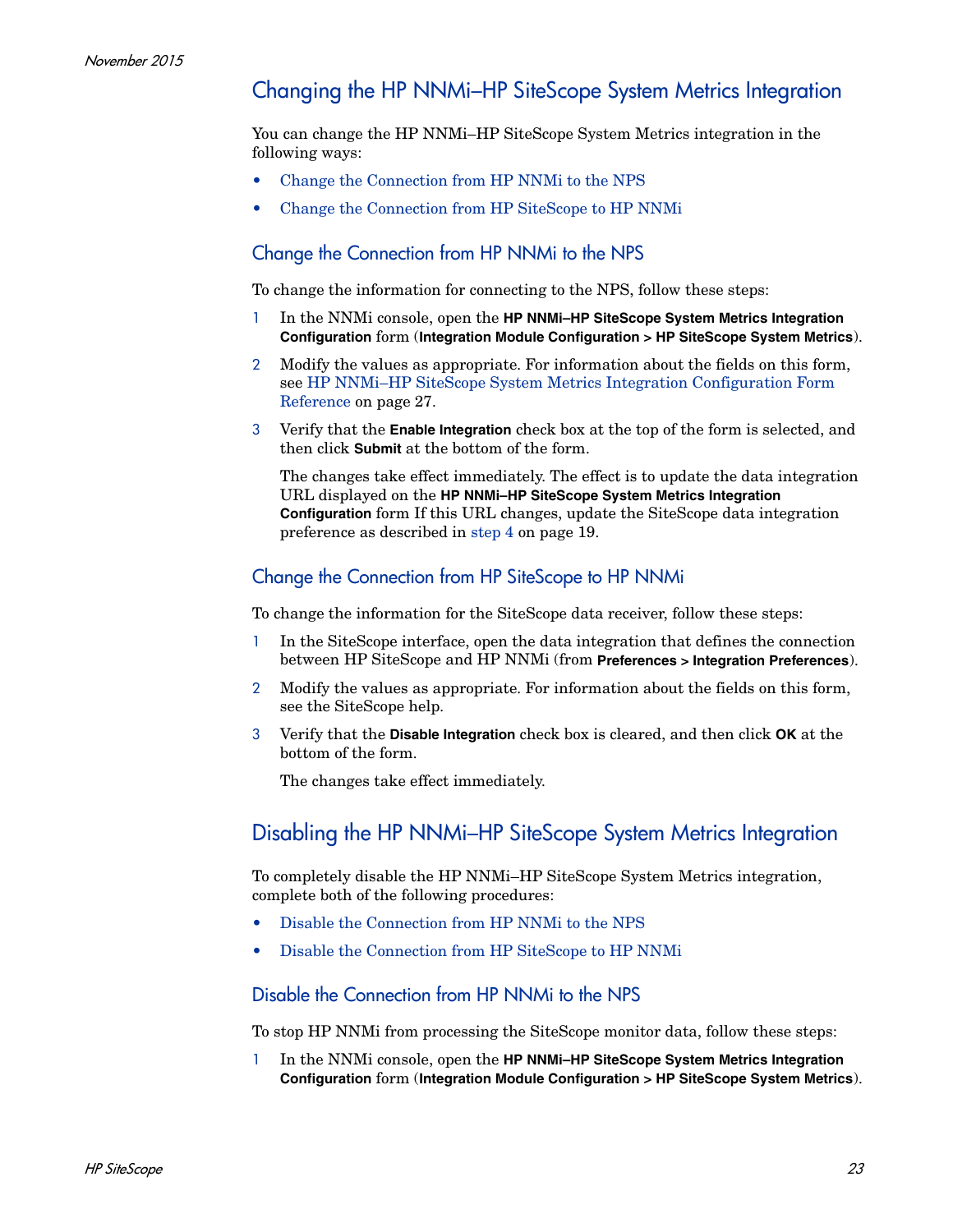2 Clear the **Enable Integration** check box at the top of the form, and then click **Submit** at the bottom of the form.

The changes take effect immediately.

### <span id="page-23-0"></span>Disable the Connection from HP SiteScope to HP NNMi

To stop HP SiteScope from sending monitor data to the NNMi management server, follow these steps:

- 1 In the SiteScope interface, open the data integration that defines the connection between HP SiteScope and HP NNMi (from **Preferences > Integration Preferences**).
- 2 Select the **Disable Integration** check box, and then click **OK** at the bottom of the form.

The changes take effect immediately.

### <span id="page-23-1"></span>Troubleshooting the HP NNMi–HP SiteScope System Metrics **Integration**

Messages related to the processing of SiteScope data, including XML parsing errors and monitor data for nodes not in the NNM topology, are logged to the nnm.0.0.log (and older) files on the NNMi management server. If you encounter problems on the NNMi management server, check these log files for SEVERE and WARNING messages for the classes beginning with the string com.hp.ov.nnm.sitescope.im or com.hp.ov.nms.im.sitescope. For more information, see *NNMi Logging* in the *NNMi Deployment Reference*.

The SiteScope log file collects messages about problems with the data integration. Look in the SiteScope log file for data transmission errors, which most likely result from one or more of the following configuration problems:

- Certificate errors; the NNMi certificate is not properly loaded into HP SiteScope.
- User name and password authentication errors; the values for **NNMi User**, **NNMi Password**, or both are incorrect on the **HP NNMi–HP SiteScope System Metrics Integration Configuration** form in the NNMi console.
- Integration module enablement errors; the **Enable Integration** check box is cleared on the **HP NNMi–HP SiteScope System Metrics Integration Configuration** form in the NNMi console.

For more information on the SiteScope log file, see the SiteScope documentation.

This section contains the following topics:

- • [Verify the Integration Data Flow on page 25](#page-24-0)
- • [Verify the HP NNMi Side of the Integration Configuration on page 26](#page-25-0)
- • [No Report Data for Nodes in a NAT'd Environment Behind a Firewall on page 27](#page-26-0)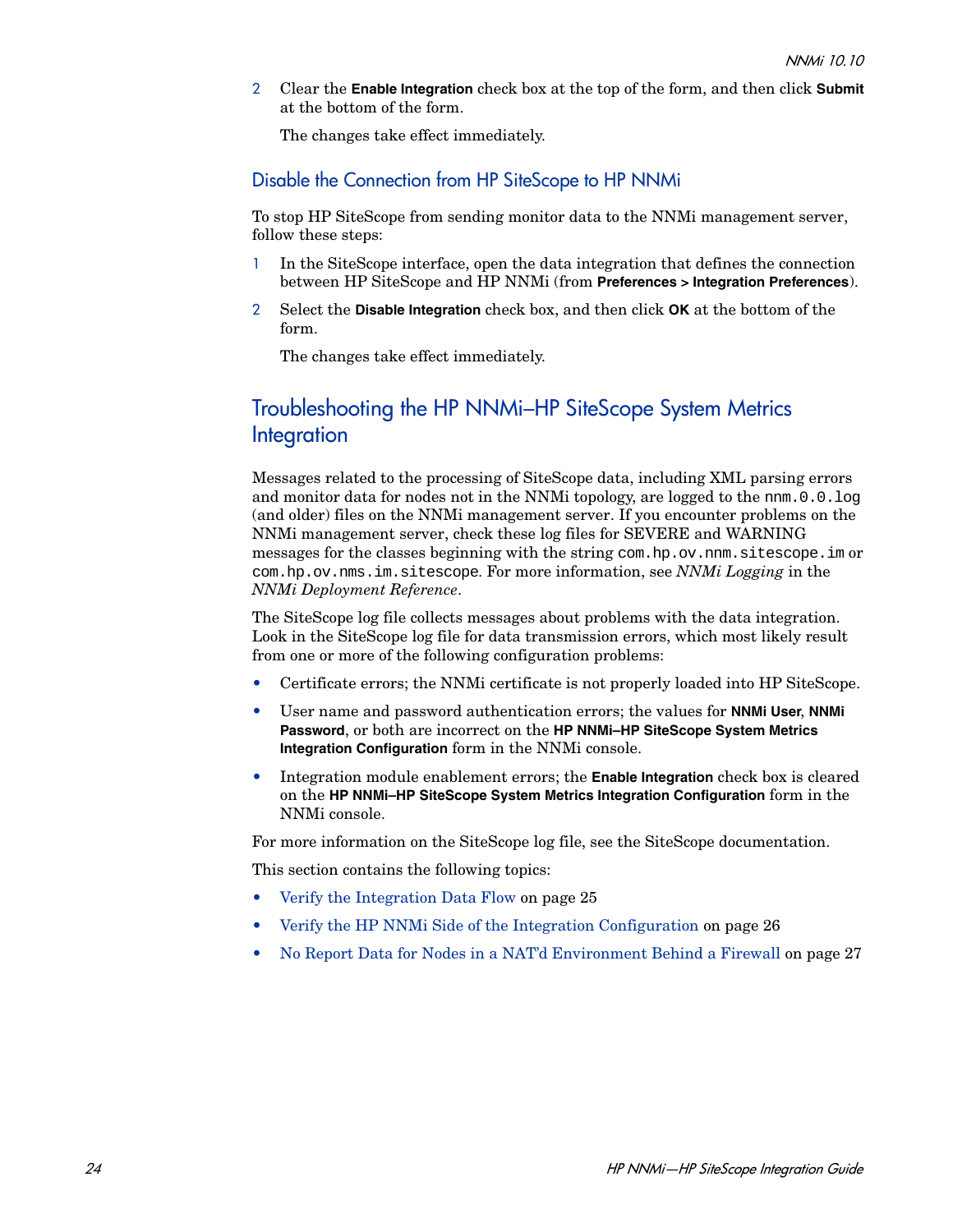### <span id="page-24-0"></span>Verify the Integration Data Flow

XML files from **SiteScope** The system metrics integration places the SiteScope data samples as \*.gz files in the following directory on the NNMi management server: • *Windows*: %NnmDataDir%\shared\perfspi\datafiles\metric\working\sitescope • *Linux*: \$NnmDataDir/shared/perfspi/datafiles/metric/working/sitescope By default, the system metrics integration places a new file in this directory every minute, and HP NNMi consumes these files every five minutes. If the sitescope directory remains empty for more than two minutes, HP SiteScope is not delivering the files. In this case, do the following: 1 In the SiteScope user interface, verify that the data integration preference is enabled and configured is as described in [step 4 on page 19](#page-18-0). Also verify the value of the **Reporting Interval** field. 2 In the SiteScope user interface, verify that at least one monitor configuration includes the search/filter tag associated with the data integration preference. If files accumulate in the sitescope directory, HP NNMi is not consuming the files. In this case, in the NNMi console, verify that the HP NNMi–HP SiteScope System Metrics integration is configured correctly. For detailed information, see [Verify the](#page-25-0)  [HP NNMi Side of the Integration Configuration on page 26](#page-25-0). CSV files from NNMi HP NNMi places SiteScopeMetrics\_\*.csv.gz files for NPS consumption in the following directory on the NNMi management server: • *Windows*: %NnmDataDir%\shared\perfspi\datafiles\metric\final • *Linux*: \$NnmDataDir/shared/perfspi/datafiles/metric/final HP NNMi places a new file in this directory approximately every five minutes, and the NPS consumes these files approximately every five minutes. If the final directory remains empty for more than ten minutes, HP NNMi is not delivering the files. In this case, in the NNMi console, verify that the HP NNMi– HP SiteScope System Metrics integration is configured correctly. For detailed information, see [Verify the HP NNMi Side of the Integration Configuration on](#page-25-0)  [page 26.](#page-25-0) If files accumulate in the final directory, the NPS is not consuming the files. In this case, see the NPS troubleshooting documentation. The reporting interval of the SiteScope data integration preference determines the frequency HP SiteScope sends data samples to the system metrics integration. The NNMi consumption rate is not customer configurable. The NNMi placement rate is not customer configurable. The NPS accumulation rate determines the frequency that NPS consumes the files in this directory. The HP NNM iSPI Performance for Metrics sets the NPS accumulation rate, which is not customer configurable.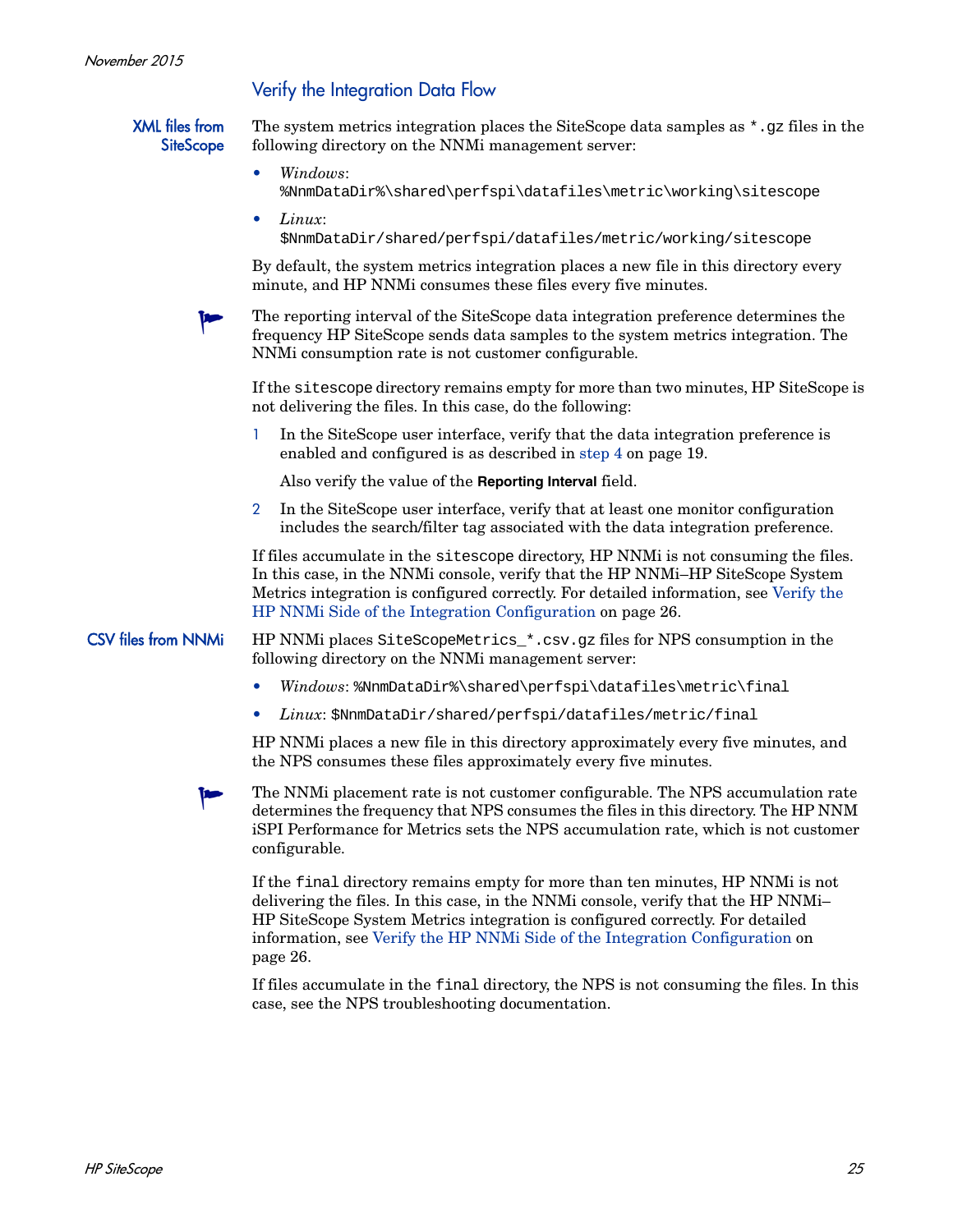- **Reports** If the SiteScope reports are not available in the NPS user interface within two hours after files pass through the final directory, the integration is not correctly configured. In this case, restart HP SiteScope, the NNMi ovjboss process, and the NPS:
	- 1 Restart HP SiteScope:
		- *Windows*:
			- Open the **Services** control panel (**Start > Control Panel > Administrative Tools > Services**).
			- In the list of services, right-click **SiteScope**, and then click **Start**.
		- *Linux or Solaris*:
			- Open a terminal window on the server where SiteScope is installed.
			- Run the start command shell script using the following syntax:

#### **<installpath>/SiteScope/start**

- 2 Restart HP NNMi by running the following commands:
	- a **ovstop**
	- b **ovstart**
- 3 Restart the NPS.

### <span id="page-25-0"></span>Verify the HP NNMi Side of the Integration Configuration

<span id="page-25-1"></span>1 In the NNMi console, open the **HP NNMi–HP SiteScope System Metrics Integration Configuration** form (**Integration Module Configuration > HP SiteScope System Metrics**).

For information about the fields on this form, see [HP NNMi–HP SiteScope System](#page-26-1)  [Metrics Integration Configuration Form Reference on page 27](#page-26-1).

2 To check the status of the integration, in the **HP NNMi–HP SiteScope System Metrics Integration Configuration** form, click **Submit** at the bottom of the form (without making any configuration changes).

The window displays a status message.

<span id="page-25-2"></span>3 Verify that the connection to NNMi is configured correctly:

If you used the information described in this step to connect to the NNMi console in [step 1](#page-25-1) of this procedure, you do not need to reconnect to the NNMi console. Continue with [step 4.](#page-26-2)

a In a web browser, enter the following URL:

#### *<protocol>***://***<NNMiserver>***:***<port>***/nnm/**

Where the variables are related to values on the **HP NNMi–HP SiteScopeSystem Metrics Integration Configuration** form as follows:

- If the **NNMi SSL Enabled** check box is selected, <protocol> is https.
- If the **NNMi SSL Enabled** check box is cleared, <protocol> is http.
- <NNMiserver> is the value of **NNMi Host**.
- <port> is the value of **NNMi Port**.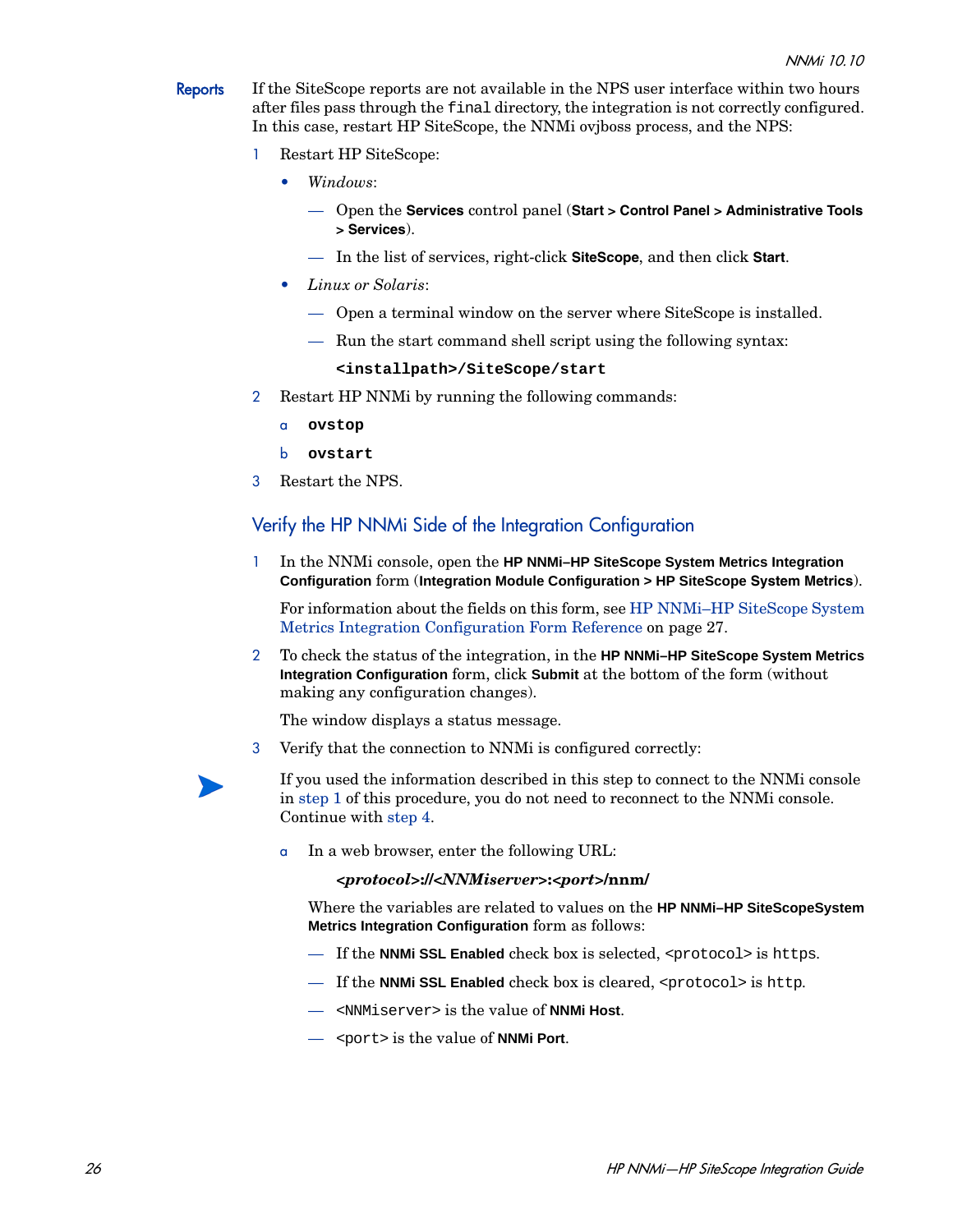b When prompted, enter the credentials for an NNMi user with the Administrator role.

You should see the NNMi console. If the NNMi console does not appear, contact the NNMi administrator to verify the information that you are using to connect to HP NNMi. Continue to troubleshoot the connection to HP NNMi until the NNMi console appears.

You cannot log on to the NNMi console as a user with the Web Service Client role.

c Contact the NNMi administrator to verify the values of **NNMi User** and **NNMi Password** for the NNMi integration user with the Web Service Client role.

Passwords are hidden in the NNMi console. If you are not sure what password to specify for an NNMi user name, ask the NNMi administrator to reset the password.

<span id="page-26-2"></span>4 Update the **HP NNMi–HP SiteScope System Metrics Integration Configuration** form with the values that you used for successful connections in [step 3](#page-25-2) of this procedure.

For more information, see [HP NNMi–HP SiteScope System Metrics Integration](#page-26-1)  [Configuration Form Reference on page 27](#page-26-1).

- <span id="page-26-3"></span>5 Click **Submit** at the bottom of the form.
- 6 If the status message still indicates a problem, do the following:
	- a Clear the web browser cache.
	- b Clear all saved form or password data from the web browser.
	- c Close the web browser window completely, and then re-open it.
	- d Repeat [step](#page-26-2) 4 and [step](#page-26-3) 5 of this procedure.
- 7 Test the configuration by watching the transfer of SiteScope monitor data as described in [Verify the Integration Data Flow on page 25](#page-24-0).

### <span id="page-26-0"></span>No Report Data for Nodes in a NAT'd Environment Behind a Firewall

In a network address translation (NAT) environment, if the SiteScope server is deployed behind a firewall and reports data for nodes with duplicate IP addresses outside the firewall, HP NNMi cannot determine the node being monitored. In this case the integration does not provide the SiteScope data for these nodes to the NPS, so the NPS reports do not include this information.

### <span id="page-26-1"></span>HP NNMi–HP SiteScope System Metrics Integration Configuration Form Reference

The **HP NNMi–HP SiteScope System Metric Integration Configuration** form contains the parameters for configuring communications between HP NNMi and HP SiteScope. This form is available from the **Integration Module Configuration** workspace.



Only NNMi users with the Administrator role can access the **HP NNMi–HP SiteScope System Metrics Integration Configuration** form.

The **HP NNMi–HP SiteScope System Metrics Integration Configuration** form collects information for the identifying the NNMi management server.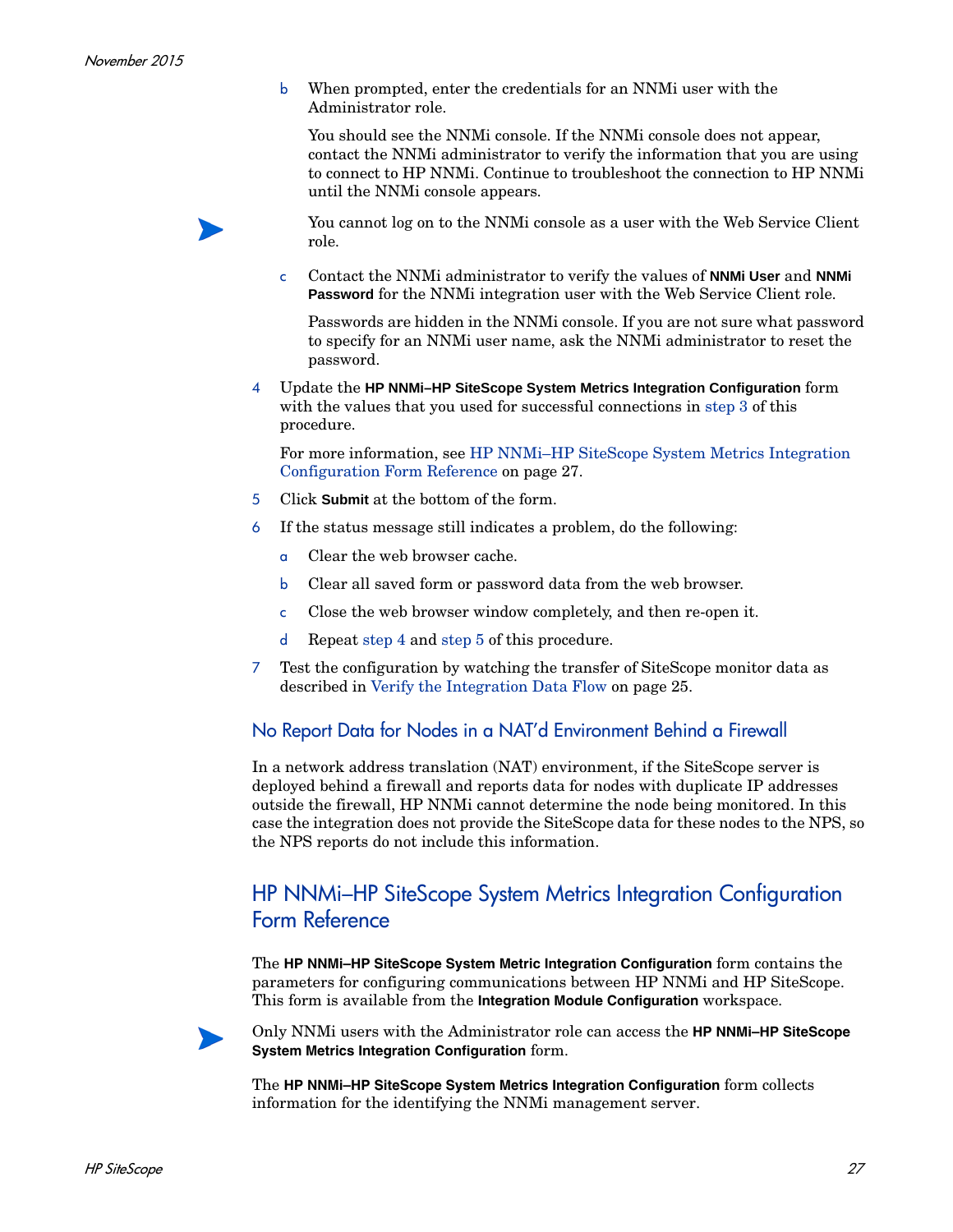To apply changes to the integration configuration, update the values on the **HP NNMi– HP SiteScope System Metrics Integration Configuration** form, and then click **Submit**.

[Table 4](#page-27-1) lists the parameters for connecting to the NNMi management server. This is the same information that you use to open the NNMi console. You can determine many of these values by examining the URL that invokes an NNMi console session. Coordinate with the NNMi administrator to determine the appropriate values for this section of the configuration form.

<span id="page-27-0"></span>

| Field            | Description                                                                                                                                                                                                                                                                              |
|------------------|------------------------------------------------------------------------------------------------------------------------------------------------------------------------------------------------------------------------------------------------------------------------------------------|
| NNMi SSL Enabled | The connection protocol specification.                                                                                                                                                                                                                                                   |
|                  | If the NNMi console is configured to use HTTPS, select the NNMi SSL Enabled<br>$\bullet$<br>check box.                                                                                                                                                                                   |
|                  | If the NNMi console is configured to use HTTP, clear the NNMI SSL Enabled check<br>$\bullet$<br>box.                                                                                                                                                                                     |
| NNMi Host        | The fully-qualified domain name of the NNMi management server. This field is<br>pre-filled with host name that was used to access the NNMi console. Verify that this<br>value is the name that is returned by the nomofficial figdn.ovpl -t command<br>run on the NNM management server. |
| NNMi Port        | The port for connecting to the NNMi console. This field is pre-filled with the port<br>that the jboss application server uses for communicating with the NNMi console, as<br>specified in the following file:                                                                            |
|                  | Windows: %NnmDataDir%\conf\nnm\props\nms-local.properties                                                                                                                                                                                                                                |
|                  | Linux: \$NnmDataDir/conf/nnm/props/nms-local.properties                                                                                                                                                                                                                                  |
|                  | You cannot change the NNMi port value using the NNMi console.                                                                                                                                                                                                                            |
|                  | For non-SSL connections, use the value of nmsas.server.port.web.http, which is<br>80 or 8004 by default (depending on the presence of another web server when<br>HP NNMi was installed).                                                                                                 |
|                  | For SSL connections, use the value of mmsas.server.port.web.https, which is 443<br>by default.                                                                                                                                                                                           |
| NNMi User        | The user name for connecting to the NNMi console. This user must have the Web<br>Service Client role.                                                                                                                                                                                    |
| NNMi Password    | The password for the specified NNMi user.                                                                                                                                                                                                                                                |

<span id="page-27-1"></span>**Table 4 NNMi Management Server Information**